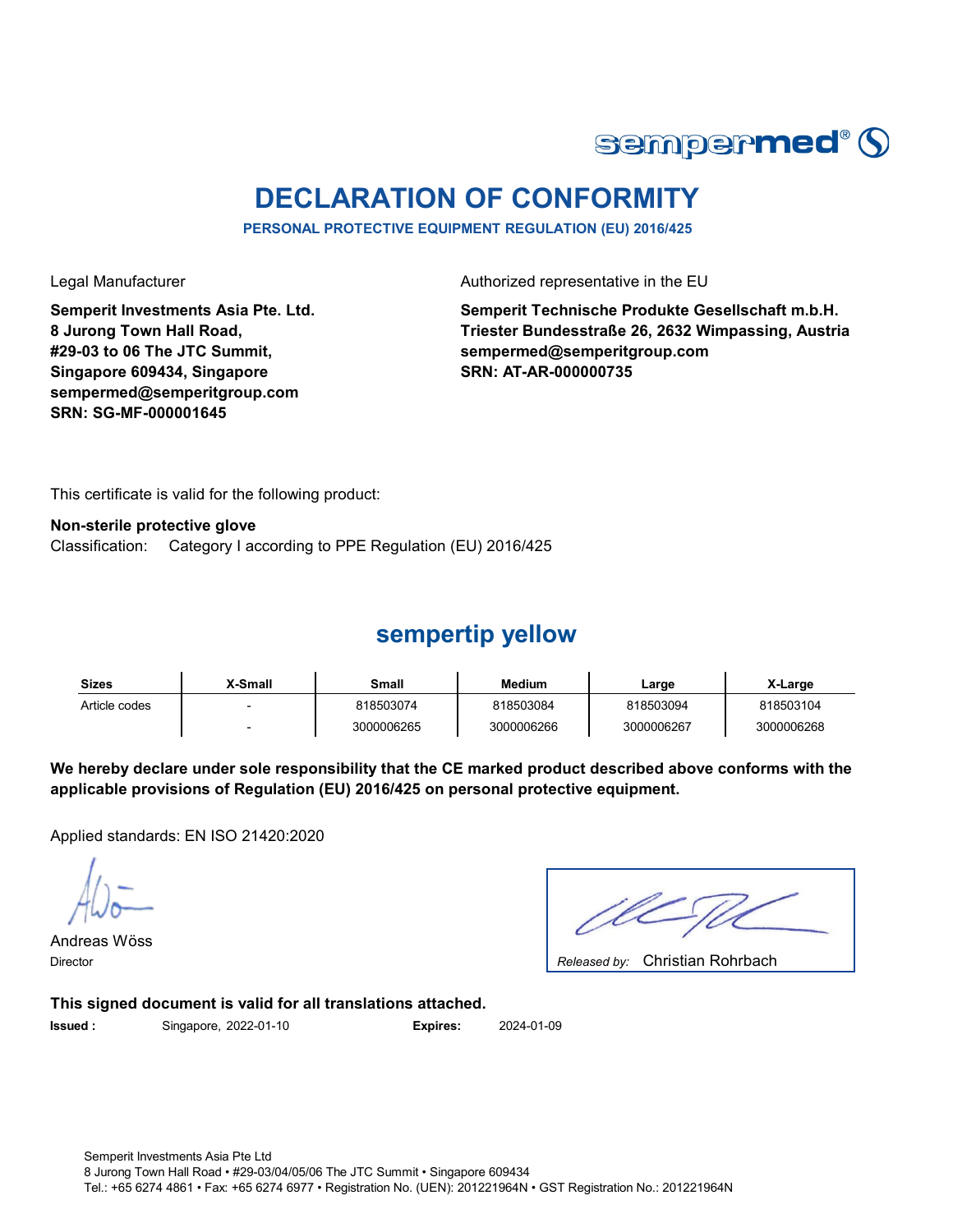

## **KONFORMITÄTSERKLÄRUNG**

VERORDNUNG (EU) 2016/425 FÜR PERSÖNLICHE SCHUTZAUSRÜSTUNG

**Semperit Investments Asia Pte. Ltd. 8 Jurong Town Hall Road, #29-03 to 06 The JTC Summit, Singapore 609434, Singapore sempermed@semperitgroup.com SRN: SG-MF-000001645**

Hersteller EU-Bevollmächtigter

**Semperit Technische Produkte Gesellschaft m.b.H. Triester Bundesstraße 26, 2632 Wimpassing, Austria sempermed@semperitgroup.com SRN: AT-AR-000000735**

Dieses Zertifikat ist gültig für die folgenden Produkte:

**Nicht-steriler Schutzhandschuh** Klassifizierung: Kategorie I gemäß PSA Verordnung (EU) 2016/425

### **sempertip yellow**

| Größen         | X-Small | Small      | <b>Medium</b> | Large      | X-Large    |
|----------------|---------|------------|---------------|------------|------------|
| Artikelnummern |         | 818503074  | 818503084     | 818503094  | 818503104  |
|                |         | 3000006265 | 3000006266    | 3000006267 | 3000006268 |

**Wir bestätigen hiermit unter alleiniger Verantwortung, dass die oben genannten CE gekennzeichneten Produkte mit den maßgeblichen Bestimmungen der Verordnung (EU) 2016/425 für Persönliche Schutzausrüstung übereinstimmen.**

Angewandte Normen: EN ISO 21420:2020

**Ausgestellt am:** Singapore, 2022-01-10

Gültig bis: 2024-01-09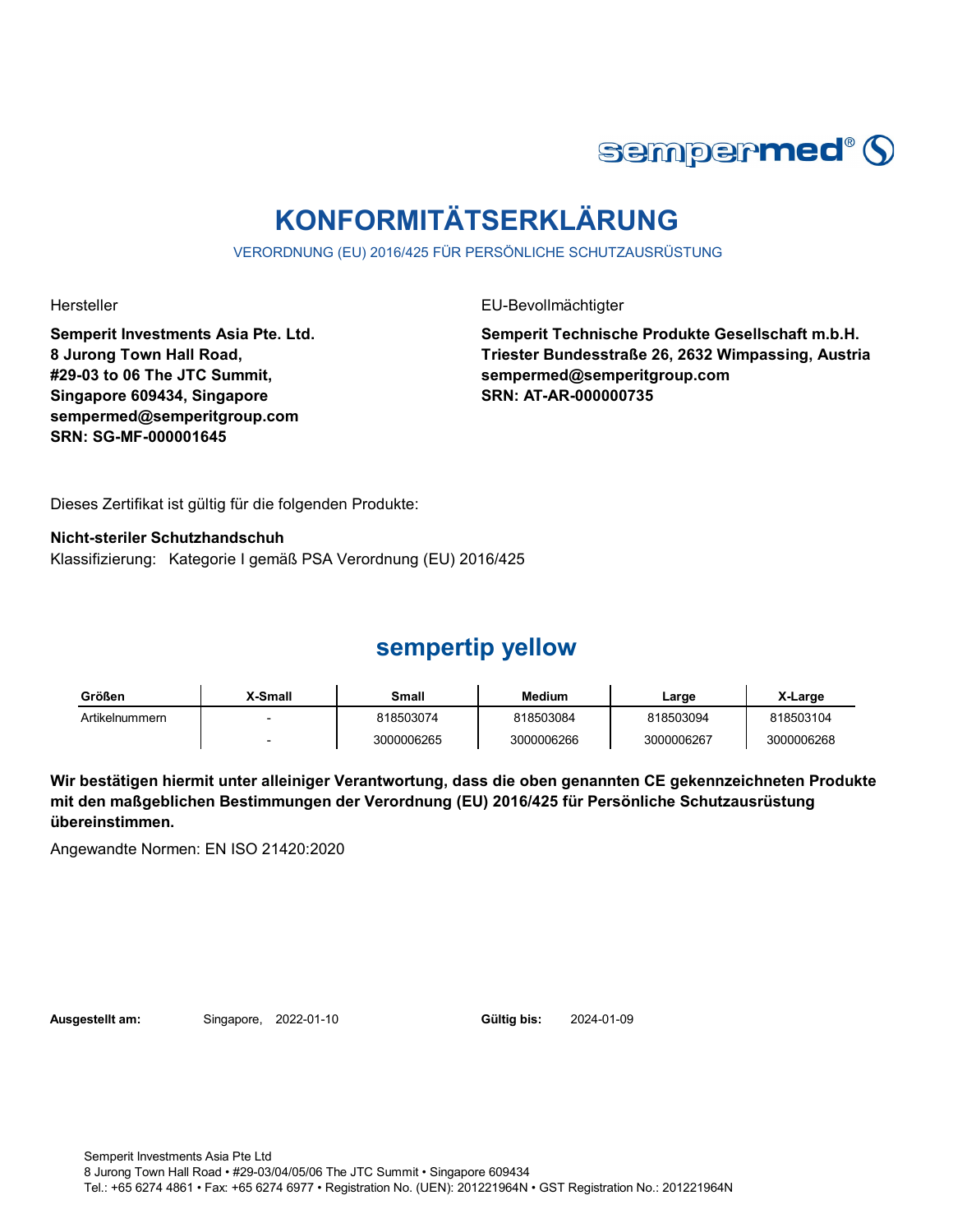

# **DÉCLARATION DE CONFORMITÉ**

RÈGLEMENT (UE) 2016/425 POUR L'ÉQUIPEMENT DE PROTECTION INDIVIDUELLE

**Semperit Investments Asia Pte. Ltd. 8 Jurong Town Hall Road, #29-03 to 06 The JTC Summit, Singapore 609434, Singapore sempermed@semperitgroup.com SRN: SG-MF-000001645**

Fabricant **Représentant UE** 

**Semperit Technische Produkte Gesellschaft m.b.H. Triester Bundesstraße 26, 2632 Wimpassing, Austria sempermed@semperitgroup.com SRN: AT-AR-000000735**

Ce certificat est valable pour les produits suivants :

**Gant de protection non-stérile** Classification : Catégorie I selon la règlement EPI (UE) 2016/425

### **sempertip yellow**

| Tailles           | X-Small | Small      | <b>Medium</b> | Large      | X-Large    |
|-------------------|---------|------------|---------------|------------|------------|
| Numéros d'article |         | 818503074  | 818503084     | 818503094  | 818503104  |
|                   |         | 3000006265 | 3000006266    | 3000006267 | 3000006268 |

**Par la présente, nous déclarons sous notre propre responsabilité que les produits portant le symbole CE mentionnés ci-dessus sont conformes aux dispositions essentielles de la règlement (UE) 2016/425 concernant l'équipement de protection individuelle.**

Normes appliquées : EN ISO 21420:2020

**Délivré le :** Singapore, 2022-01-10

Valable jusqu'au : 2024-01-09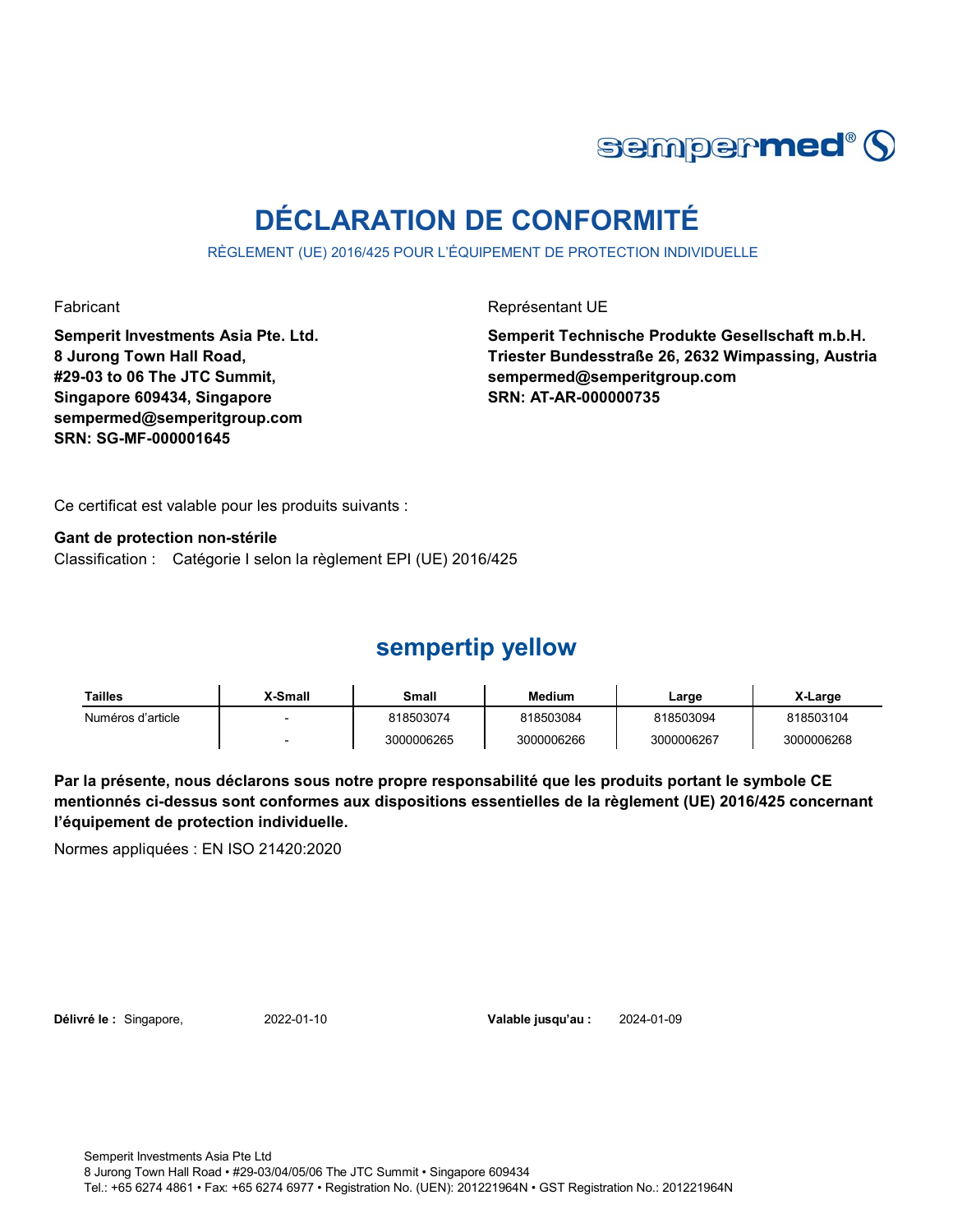

## **DICHIARAZIONE DI CONFORMITÀ**

REGOLAMENTO (UE) 2016/425 DELL'APPARECCHIATURA DI PROTEZIONE INDIVIDUALE

Produttore **Rappresentante autorizzato nell'UE** 

**Semperit Investments Asia Pte. Ltd. 8 Jurong Town Hall Road, #29-03 to 06 The JTC Summit, Singapore 609434, Singapore sempermed@semperitgroup.com SRN: SG-MF-000001645**

**Semperit Technische Produkte Gesellschaft m.b.H. Triester Bundesstraße 26, 2632 Wimpassing, Austria sempermed@semperitgroup.com SRN: AT-AR-000000735**

Questo certificato è valido per il seguente prodotto:

**Guanto protettivo non sterile** Clasificazione: Categoria I secondo il regolamento (UE) 2016/425 del PPE

#### **sempertip yellow**

| <b>Misure</b>   | X-Small | Small      | <b>Medium</b> | Large      | X-Large    |
|-----------------|---------|------------|---------------|------------|------------|
| Codici articolo |         | 818503074  | 818503084     | 818503094  | 818503104  |
|                 |         | 3000006265 | 3000006266    | 3000006267 | 3000006268 |

**Con la presente, dichiariamo sotto la nostra esclusiva responsabilità che il prodotto con marchio CE sopra descritto è conforme alle disposizioni applicabili del Regolamento (UE) 2016/425 sui dispositivi di protezione individuale.**

Norme applicate: EN ISO 21420:2020

Rilasciato: Singapore, 2022-01-10 **Scade:** 

2024-01-09

Semperit Investments Asia Pte Ltd 8 Jurong Town Hall Road • #29-03/04/05/06 The JTC Summit • Singapore 609434 Tel.: +65 6274 4861 • Fax: +65 6274 6977 • Registration No. (UEN): 201221964N • GST Registration No.: 201221964N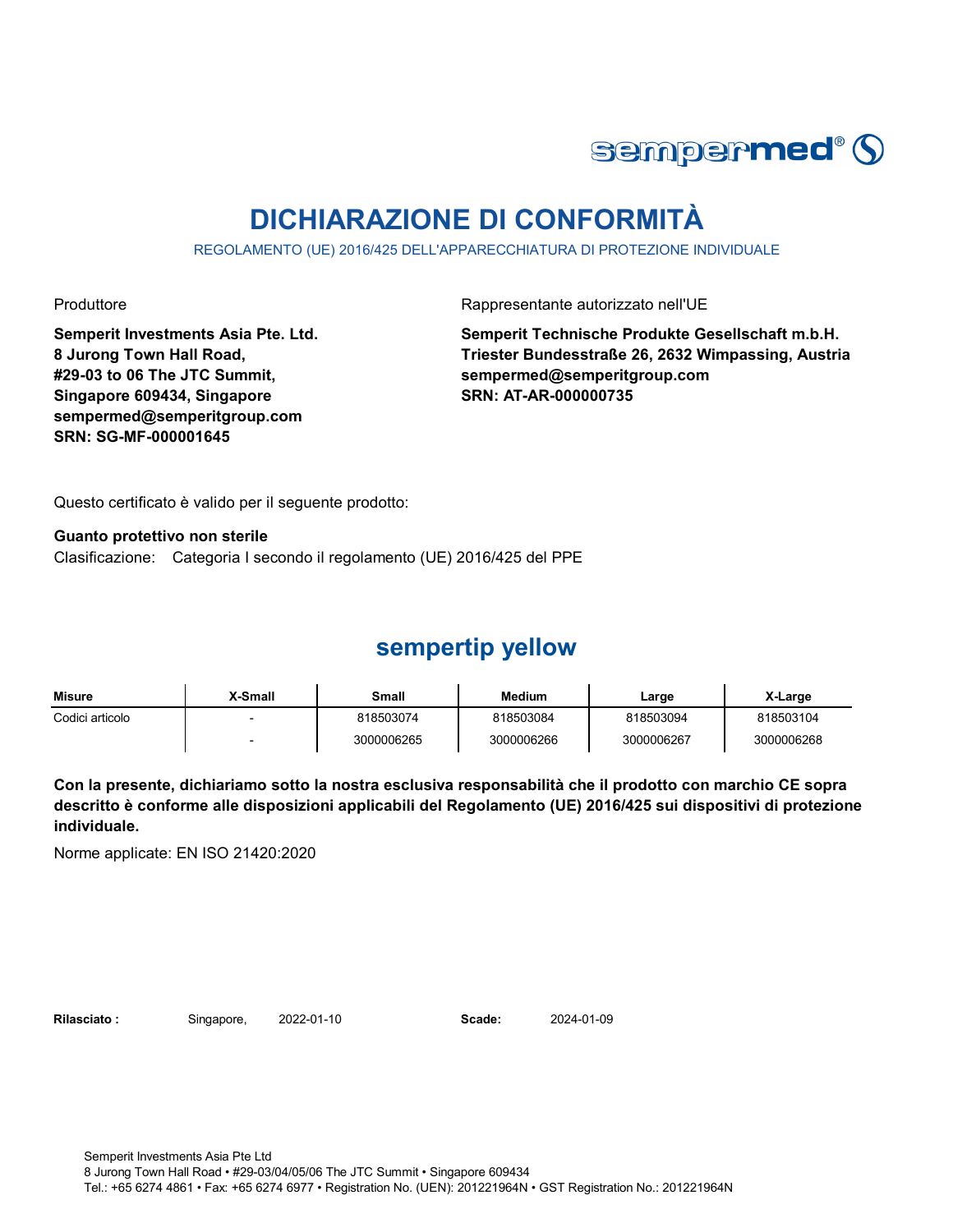

## **CONFORMITEITSVERKLARING**

VERORDENING (EU) 2016/425 BETREFFENDE PERSOONLIJKE BESCHERMENDE UITRUSTING

**Semperit Investments Asia Pte. Ltd. 8 Jurong Town Hall Road, #29-03 to 06 The JTC Summit, Singapore 609434, Singapore sempermed@semperitgroup.com SRN: SG-MF-000001645**

Fabrikant Gemachtigde EU

**Semperit Technische Produkte Gesellschaft m.b.H. Triester Bundesstraße 26, 2632 Wimpassing, Austria sempermed@semperitgroup.com SRN: AT-AR-000000735**

Dit certificaat is geldig voor de volgende producten:

**Niet-steriele beschermende handschoen**

Classificatie: Categorie I volgens PBM-verordening (EU) 2016/425

#### **sempertip yellow**

| <b>Maten</b>   | X-Small | Small      | <b>Medium</b> | Large      | X-Large    |
|----------------|---------|------------|---------------|------------|------------|
| Artikelnummers |         | 818503074  | 818503084     | 818503094  | 818503104  |
|                |         | 3000006265 | 3000006266    | 3000006267 | 3000006268 |

**Hierbij verklaren wij onder uitsluitende verantwoordelijkheid, dat de bovengenoemde CE-gemarkeerde producten voldoen aan de relevante bepalingen van de Verordening (EU) 2016/425 betreffende persoonlijke beschermingsmiddelen.**

Toegepaste normen: EN ISO 21420:2020

Uitgegeven op: Singapore, 2022-01-10

Geldig tot: 2024-01-09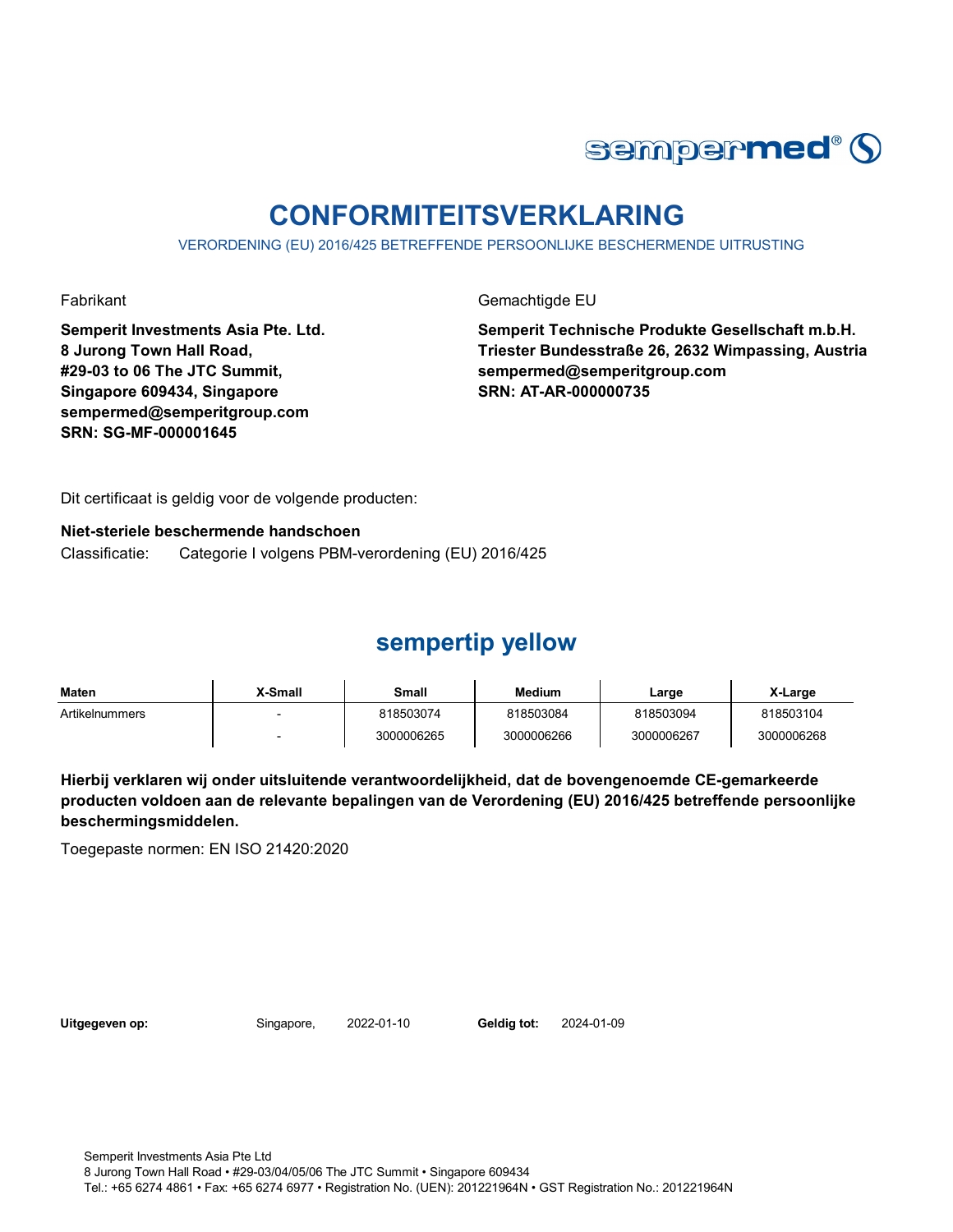

## **DECLARACIÓN DE CONFORMIDAD**

REGLAMENTO (UE) 2016/425 PARA EQUIPAMIENTOS PERSONALES

Fabricante Representante de la UE

**Semperit Investments Asia Pte. Ltd. 8 Jurong Town Hall Road, #29-03 to 06 The JTC Summit, Singapore 609434, Singapore sempermed@semperitgroup.com SRN: SG-MF-000001645**

**Semperit Technische Produkte Gesellschaft m.b.H. Triester Bundesstraße 26, 2632 Wimpassing, Austria sempermed@semperitgroup.com SRN: AT-AR-000000735**

El presente certificado es válido para los siguientes productos:

**Guante de protección no estéril** Clasificación: Categoría I según el Reglamento EPI (UE) 2016/425

#### **sempertip yellow**

| Tamaños            | X-Small | Small      | Medium     | Large      | X-Large    |
|--------------------|---------|------------|------------|------------|------------|
| Número de artículo |         | 818503074  | 818503084  | 818503094  | 818503104  |
|                    |         | 3000006265 | 3000006266 | 3000006267 | 3000006268 |

**Por la presente confirmamos, bajo nuestra exclusiva responsabilidad, que los productos con la marca CE antes mencionados cumplen con las disposiciones aplicables del Reglamento (UE) 2016/425 sobre equipos de protección personal.**

Normas aplicadas: EN ISO 21420:2020

**Expedido el:** Singapore, 2022-01-10

Válido hasta: 2024-01-09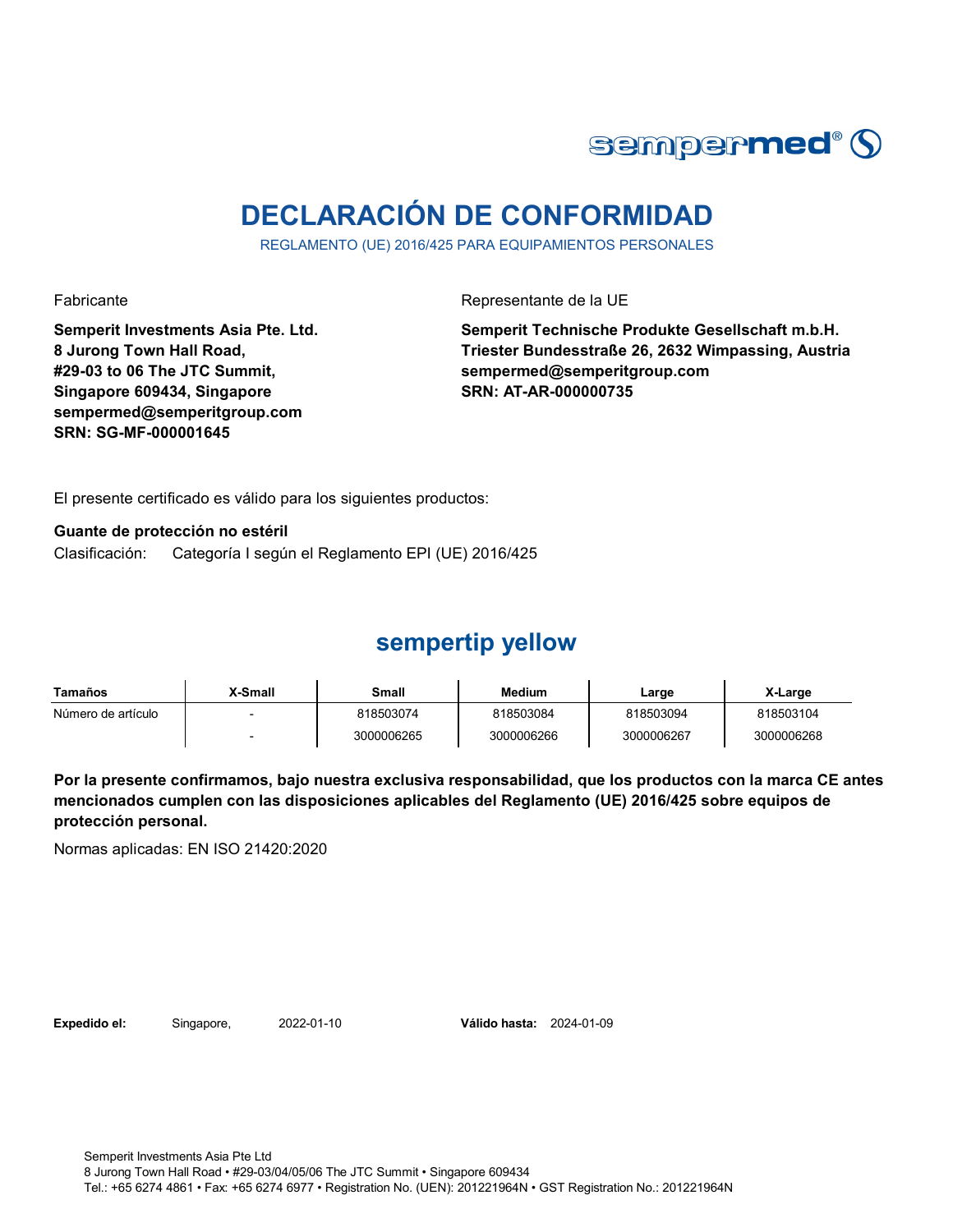

## **DECLARAÇÃO DE CONFORMIDADE**

REGULAMENTO (UE) 2016/425 SOBRE EQUIPAMENTO DE PROTEÇÃO INDIVIDUAL

Fabricante Representante da UE

**Semperit Investments Asia Pte. Ltd. 8 Jurong Town Hall Road, #29-03 to 06 The JTC Summit, Singapore 609434, Singapore sempermed@semperitgroup.com SRN: SG-MF-000001645**

**Semperit Technische Produkte Gesellschaft m.b.H. Triester Bundesstraße 26, 2632 Wimpassing, Austria sempermed@semperitgroup.com SRN: AT-AR-000000735**

Este certificado é válido para os seguintes produtos:

**Luva de proteção não estéril** Classificação: Categoria I de acordo com o regulamento EPI (UE) 2016/425

#### **sempertip yellow**

| Tamanhos          | <b>X-Small</b> | Small      | Medium     | Large      | X-Large    |
|-------------------|----------------|------------|------------|------------|------------|
| Números de artigo |                | 818503074  | 818503084  | 818503094  | 818503104  |
|                   |                | 3000006265 | 3000006266 | 3000006267 | 3000006268 |

**Declaramos desta forma, sob a nossa exclusiva responsabilidade, que os produtos com a marca CE acima mencionados cumprem as disposições relevantes do regulamento (UE) 2016/425 para Equipamentos de Proteção Individual.**

Normas aplicadas: EN ISO 21420:2020

**Emitido em:** Singapore, 2022-01-10

Válido até: 2024-01-09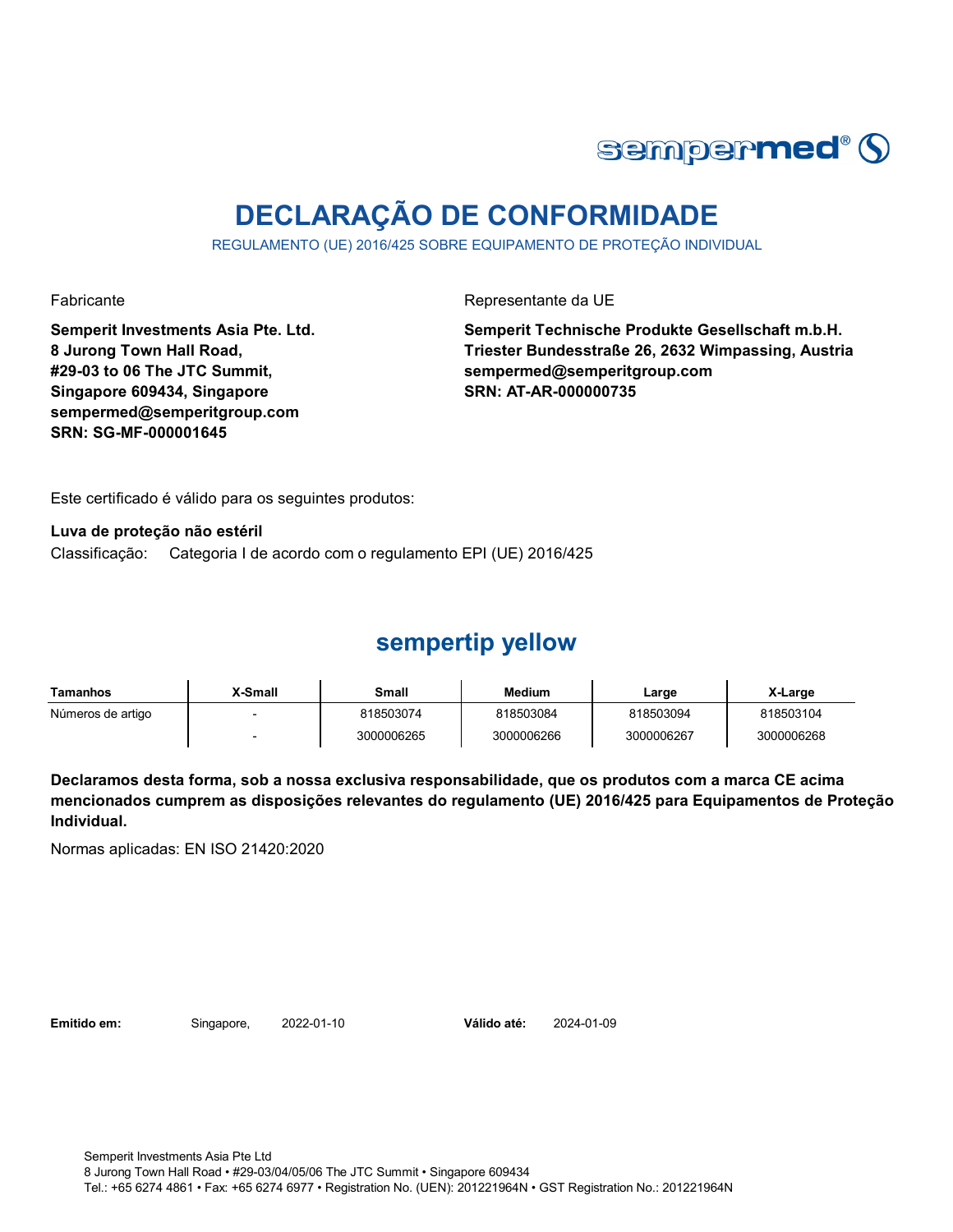

## **DEKLARATON OM ÖVERENSSTÄMMELSE**

FÖRORDNING (EU) 2016/425 FÖR PERSONLIG SKYDDSUTRUSTNING

**Semperit Investments Asia Pte. Ltd. 8 Jurong Town Hall Road, #29-03 to 06 The JTC Summit, Singapore 609434, Singapore sempermed@semperitgroup.com SRN: SG-MF-000001645**

Tillverkare Behörig representant hos EU

**Semperit Technische Produkte Gesellschaft m.b.H. Triester Bundesstraße 26, 2632 Wimpassing, Austria sempermed@semperitgroup.com SRN: AT-AR-000000735**

Detta certifikat gäller följande produkt:

**Icke-steril skyddshandske**  Klassificering: Kategori I enligt EU-förordning för personlig skyddsutrustning (PPE) 2016/425

#### **sempertip yellow**

| <b>Storlekar</b> | X-Small | Small      | <b>Medium</b> | Large      | X-Large    |
|------------------|---------|------------|---------------|------------|------------|
| Artikelkoder     |         | 818503074  | 818503084     | 818503094  | 818503104  |
|                  |         | 3000006265 | 3000006266    | 3000006267 | 3000006268 |

**Vi förklarar härmed under eget exklusivt ansvar att ovan beskrivna, CE-markerade produkt stämmer överens med tillämpliga bestämmelser i EU-förordningen 2016/425 för personlig skyddsutrustning.**

Tillämpade standarder: EN ISO 21420:2020

Daterad : Singapore, 2022-01-10 Giltig till:

2024-01-09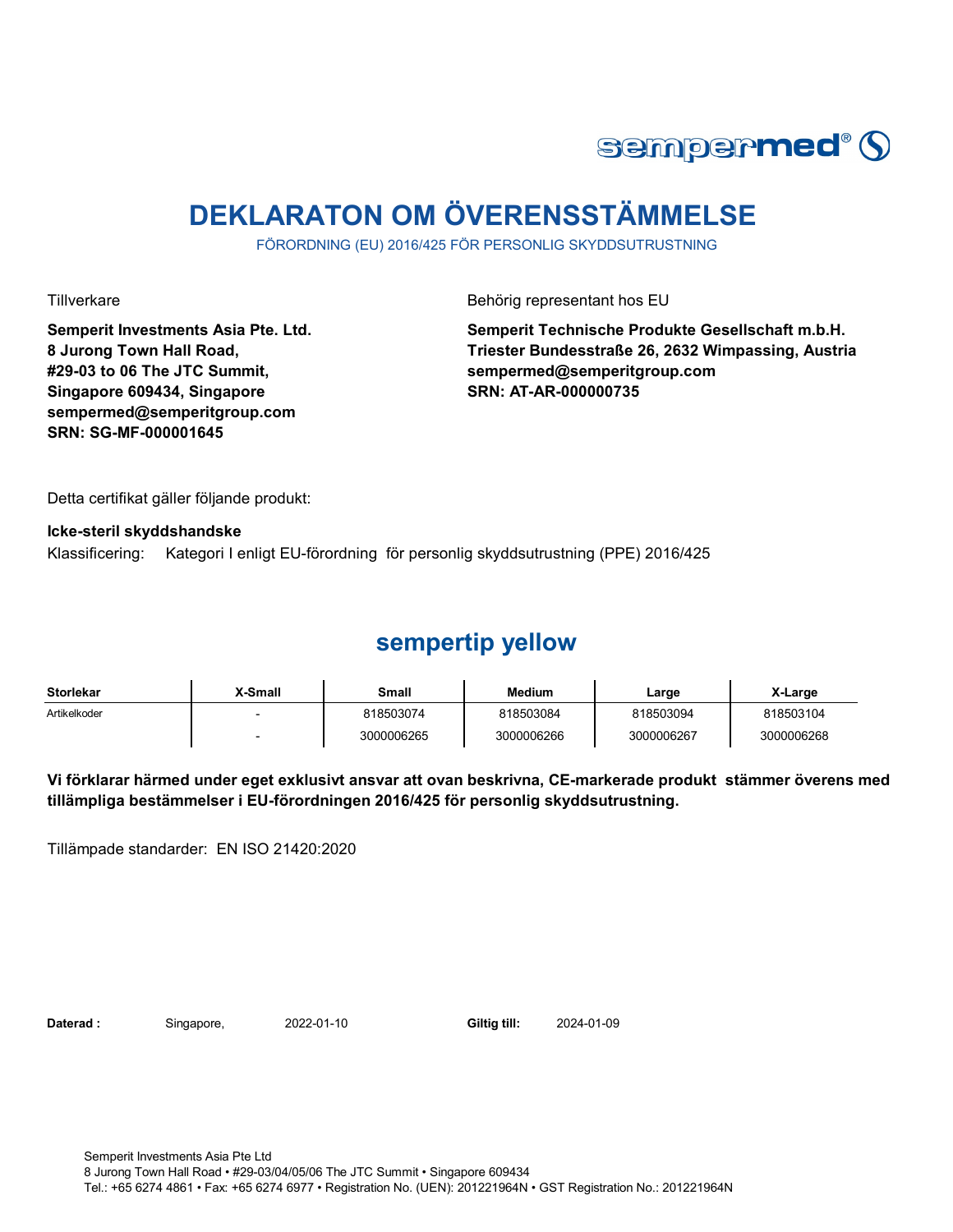

## **KONFORMITETSERKLÆRING**

FORORDNING (EU) 2016/425 FOR PERSONLIGE VÆRNEMIDLER

Producent **EU-befuldmægtigede** 

**Semperit Investments Asia Pte. Ltd. 8 Jurong Town Hall Road, #29-03 to 06 The JTC Summit, Singapore 609434, Singapore sempermed@semperitgroup.com SRN: SG-MF-000001645**

**Semperit Technische Produkte Gesellschaft m.b.H. Triester Bundesstraße 26, 2632 Wimpassing, Austria sempermed@semperitgroup.com SRN: AT-AR-000000735**

Dette certifikat er gyldigt for følgende produkter:

**Ikke-steril beskyttelseshandske** Klassificering: Kategori I jævnfør PVM-lovgivningen (EU) 2016/425

### **sempertip yellow**

| <b>Størrelser</b> | X-Small | Small      | <b>Medium</b> | Large      | X-Large    |
|-------------------|---------|------------|---------------|------------|------------|
| Artikelnumre      |         | 818503074  | 818503084     | 818503094  | 818503104  |
|                   |         | 3000006265 | 3000006266    | 3000006267 | 3000006268 |

**Vi bekræfter hermed under fuldt ansvar, at de ovenfor nævnte CE-mærkede produkter stemmer overens med med de afgørende bestemmelser i forordningen (EU) 2016/425 for personlige værnemidler.** 

Anvendte standarder: EN ISO 21420:2020

**Udstedt den:** Singapore, 2022-01-10

Gyldig til: 2024-01-09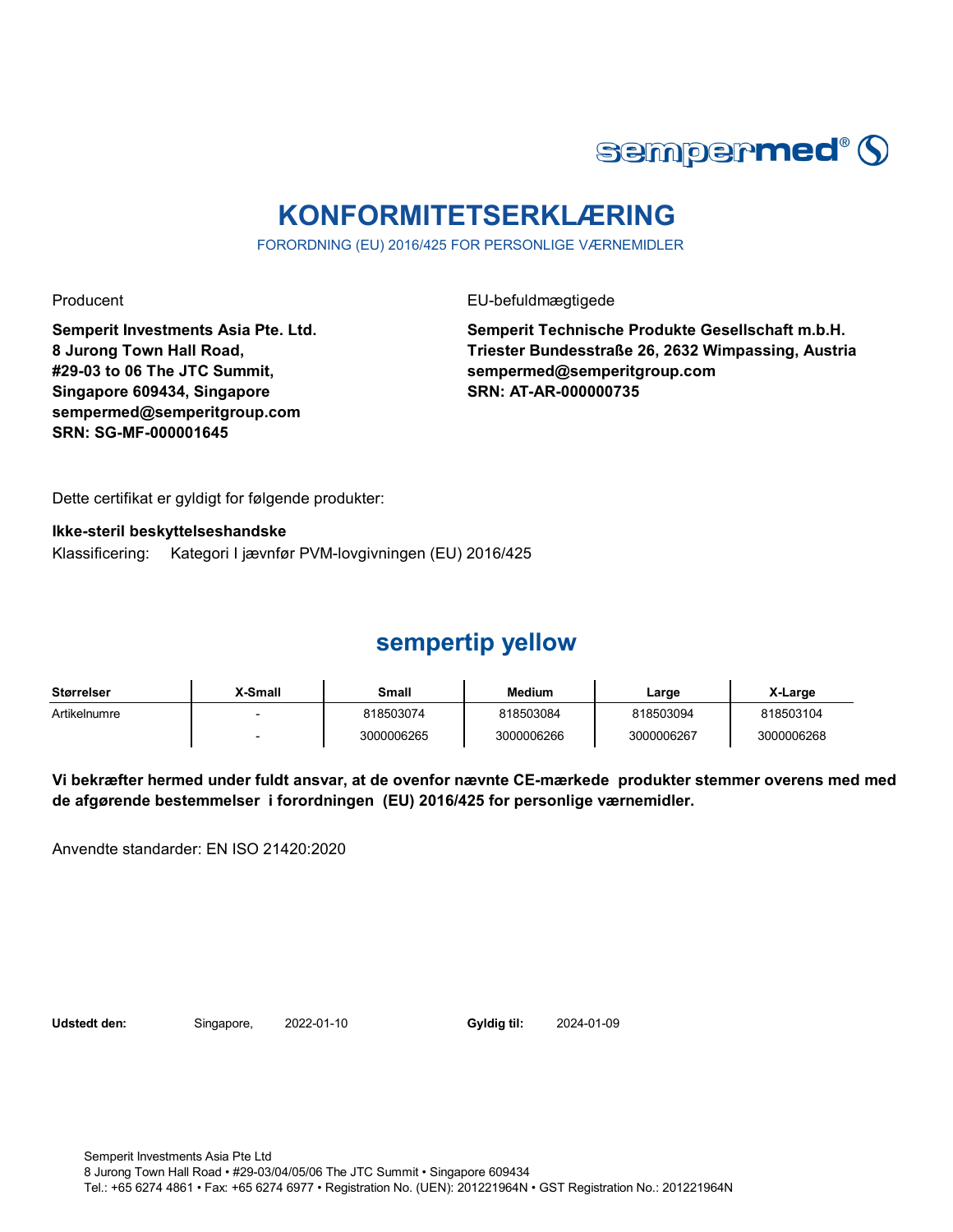

## **KONFORMITETSERKLÆRING**

FORORDNING (EU) 2016/425 OM PERSONLIG VERNEUTSTYR

Produsent **Autorisert representant i EU** 

**Semperit Investments Asia Pte. Ltd. 8 Jurong Town Hall Road, #29-03 to 06 The JTC Summit, Singapore 609434, Singapore sempermed@semperitgroup.com SRN: SG-MF-000001645**

**Semperit Technische Produkte Gesellschaft m.b.H. Triester Bundesstraße 26, 2632 Wimpassing, Austria sempermed@semperitgroup.com SRN: AT-AR-000000735**

Dette sertifikatet er gyldig for følgende produkter:

**Ikke-steril beskyttelseshanske** Klassifisering: Kategori I i henhold til PVU-forordningen (EU) nr. 2016/425

#### **sempertip yellow**

| Størrelser    | X-Small | Small      | Medium     | Large      | X-Large    |
|---------------|---------|------------|------------|------------|------------|
| Artikkelnumre |         | 818503074  | 818503084  | 818503094  | 818503104  |
|               |         | 3000006265 | 3000006266 | 3000006267 | 3000006268 |

**Vi erklærer herved under eneansvar at det CE-merkede produktet som er nevnt ovenfor oppfyller de relevante bestemmelsene i Forordning (EU) nr. 2016/425 om personlig verneutstyr.**

Relevante standarder: EN ISO 21420:2020

Utstedt den: Singapore, 2022-01-10

Gyldig til: 2024-01-09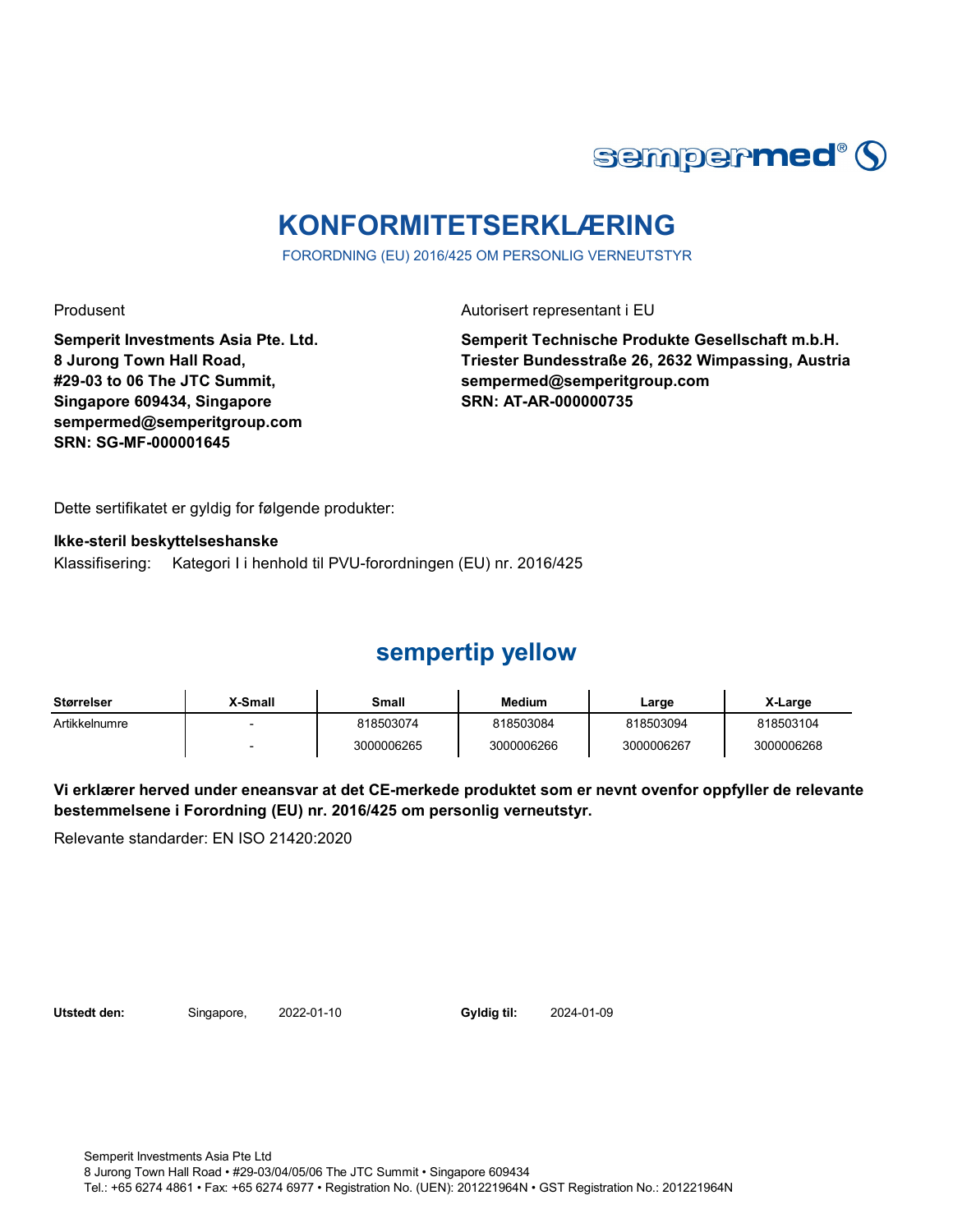

## **VAATIMUSTENMUKAISUUSVAKUUTUS**

HENKILÖNSUOJAIMISTA ANNETTU ASETUS (EU) 2016/425

Valmistaja EU:n valtuutettu edustaja

**Semperit Investments Asia Pte. Ltd. 8 Jurong Town Hall Road, #29-03 to 06 The JTC Summit, Singapore 609434, Singapore sempermed@semperitgroup.com SRN: SG-MF-000001645**

**Semperit Technische Produkte Gesellschaft m.b.H. Triester Bundesstraße 26, 2632 Wimpassing, Austria sempermed@semperitgroup.com SRN: AT-AR-000000735**

Tämä sertifikaatti koskee seuraavia tuotteita:

#### **Ei-steriili suojakäsine**

Luokitus: Luokka I henkilönsuojaimista annetun asetuksen (EU) 2016/425 mukaisesti

#### **sempertip yellow**

| Koot         | X-Small | Small      | <b>Medium</b> | Large      | X-Large    |
|--------------|---------|------------|---------------|------------|------------|
| Tuotenumerot |         | 818503074  | 818503084     | 818503094  | 818503104  |
|              |         | 3000006265 | 3000006266    | 3000006267 | 3000006268 |

**Täten vahvistamme yksinomaisella vastuullamme, että CE-merkityt tuotteet vastaavat henkilönsuojaimista annetun asetuksen (EU) 2016/425 mukaisia perustavanlaatuisia vaatimuksia.**

Sovelletut standardit: EN ISO 21420:2020

**Laadittu :** Singapore, **Voimassa (asti):** 2022-01-10 2024-01-09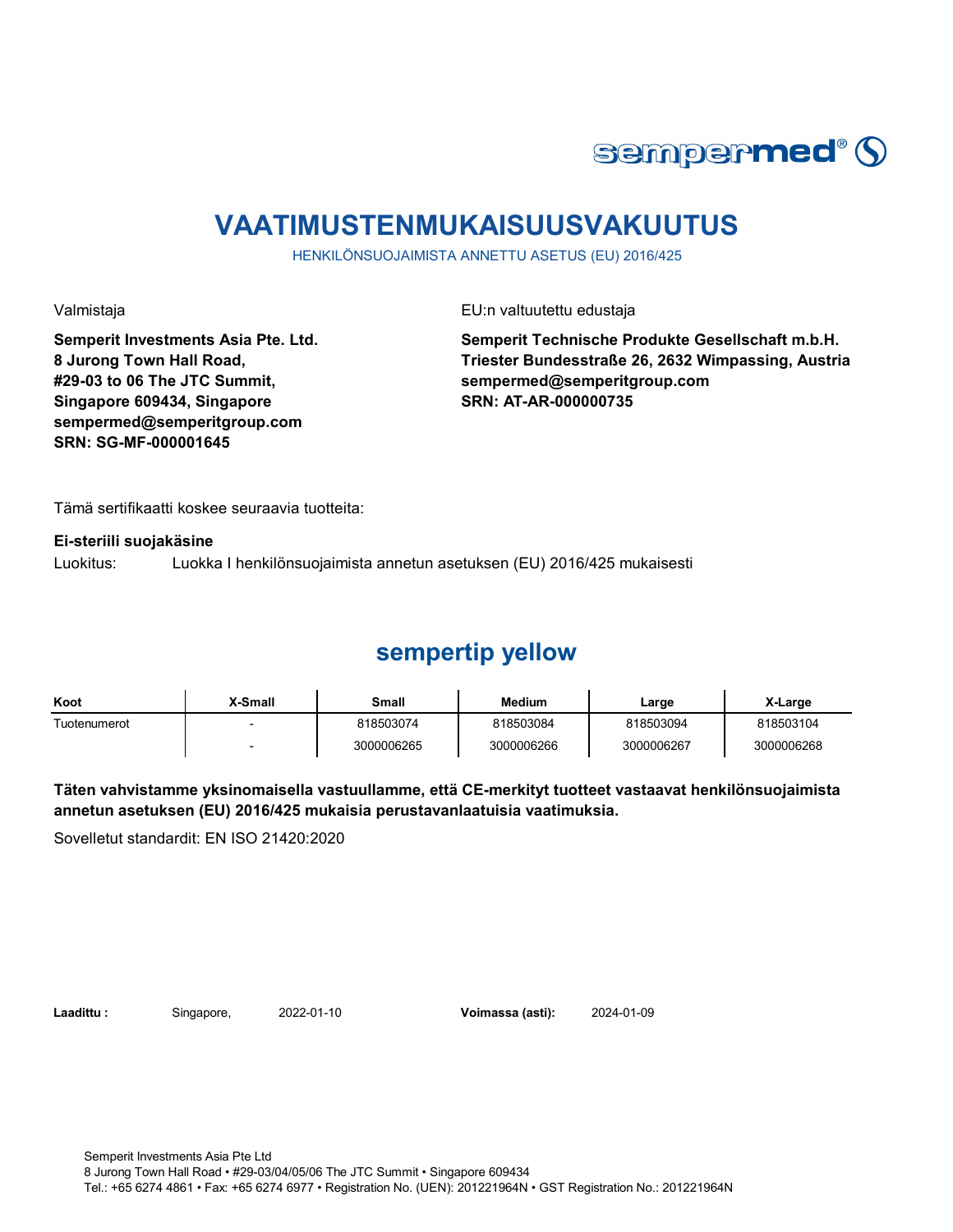

## **ATITIKTIES DEKLARACIJA**

REGLAMENTAS (ES) 2016/425 DĖL ASMENINIŲ APSAUGOS PRIEMONIŲ

**Semperit Investments Asia Pte. Ltd. 8 Jurong Town Hall Road, #29-03 to 06 The JTC Summit, Singapore 609434, Singapore sempermed@semperitgroup.com SRN: SG-MF-000001645**

Gamintojas **ES** įgaliotas asmuo

**Semperit Technische Produkte Gesellschaft m.b.H. Triester Bundesstraße 26, 2632 Wimpassing, Austria sempermed@semperitgroup.com SRN: AT-AR-000000735**

Šis sertifikatas galioja toliau nurodytiems produktams:

**Nesterilios apsauginės pirštinės**

Klasifikacija: I kategorija pagal reglamentą (ES) 2016/425 dėl asmeninių apsaugos priemonių

#### **sempertip yellow**

| Dydžiai         | X-Small | Small      | <b>Medium</b> | Large      | X-Large    |
|-----------------|---------|------------|---------------|------------|------------|
| Prekiu numeriai |         | 818503074  | 818503084     | 818503094  | 818503104  |
|                 |         | 3000006265 | 3000006266    | 3000006267 | 3000006268 |

**Prisiimdami visą atsakomybę, šiuo dokumentu patvirtiname, kad anksčiau paminėti CE paženklinti produktai atitinka svarbiausius reglamentą dėl asmeninių apsaugos priemonių (ES) 2016/425 reikalavimus.**

Taikomi standartai: EN ISO 21420:2020

**Išduota :** Singapore, **Galioja iki:** 2022-01-10 2024-01-09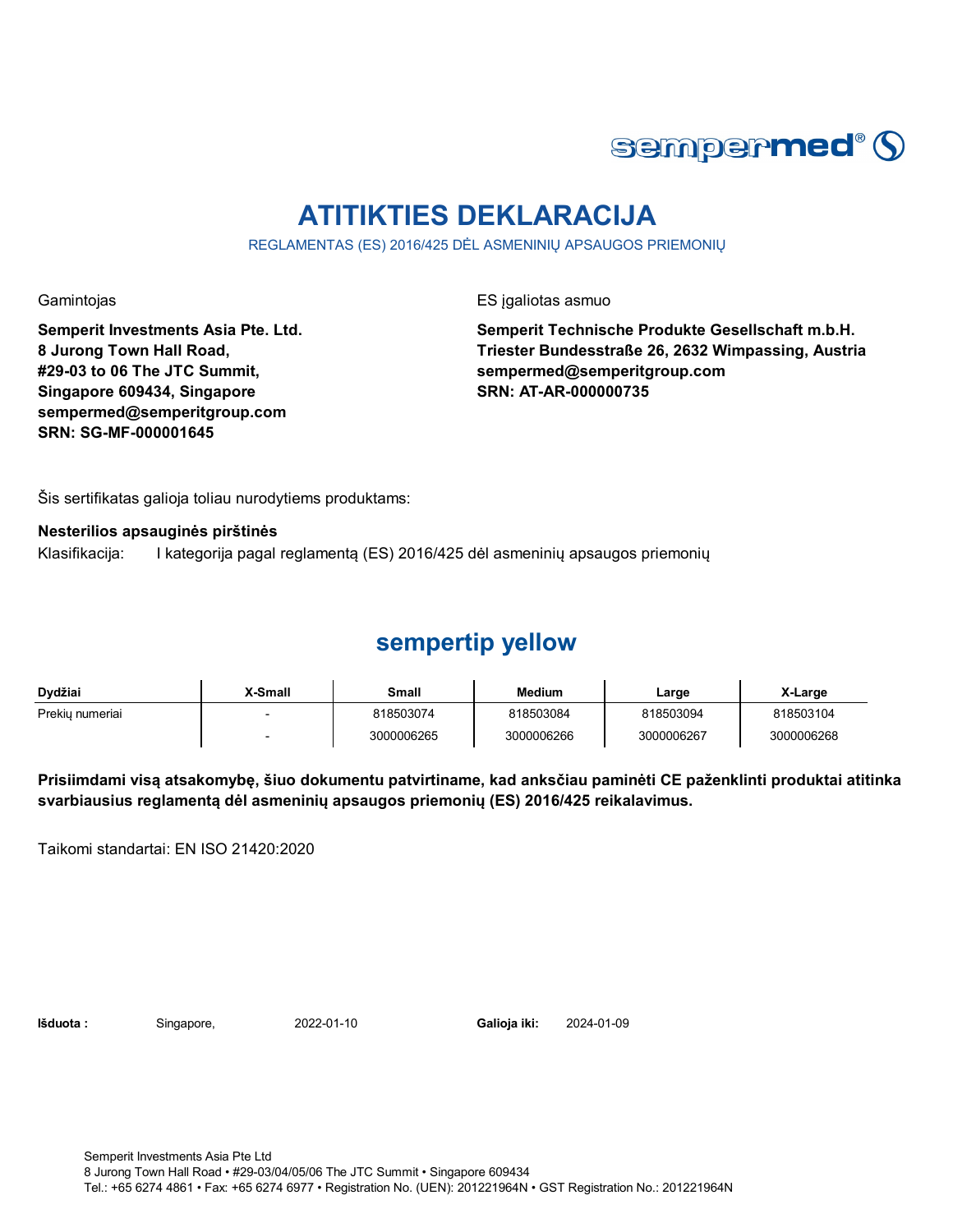

# **ATBILSTĪBAS DEKLARĀCIJA**

REGULA (ES) 2016/425 PAR INDIVIDUĀLAJIEM AIZSARDZĪBAS LĪDZEKLIEM

Likumīgais ražotājs **Pilnvarotais pārstāvis ES** 

**Semperit Investments Asia Pte. Ltd. 8 Jurong Town Hall Road, #29-03 to 06 The JTC Summit, Singapore 609434, Singapore sempermed@semperitgroup.com SRN: SG-MF-000001645**

**Semperit Technische Produkte Gesellschaft m.b.H. Triester Bundesstraße 26, 2632 Wimpassing, Austria sempermed@semperitgroup.com SRN: AT-AR-000000735**

Šis sertifikāts ir derīgs šādam produktam:

**Nesterili aizsargcimdi** Klasifikācija: I kategorija saskaņā ar IAL Regulu (ES) 2016/425

#### **sempertip yellow**

| Izmēri          | X-Small | Small      | <b>Medium</b> | Large      | X-Large    |
|-----------------|---------|------------|---------------|------------|------------|
| Artikula numurs |         | 818503074  | 818503084     | 818503094  | 818503104  |
|                 |         | 3000006265 | 3000006266    | 3000006267 | 3000006268 |

**Ar šo mēs apliecinām, ka iepriekš aprakstītais produkts ar CE marķējumu atbilst Regulas (ES) 2016/425 par individuālajiem aizsardzības līdzekļiem piemērojamajiem noteikumiem.**

Piemērotie standarti: EN ISO 21420:2020

**Izdots :** Singapore, 2022-01-10 **Derīgs līdz:** 2024-01-09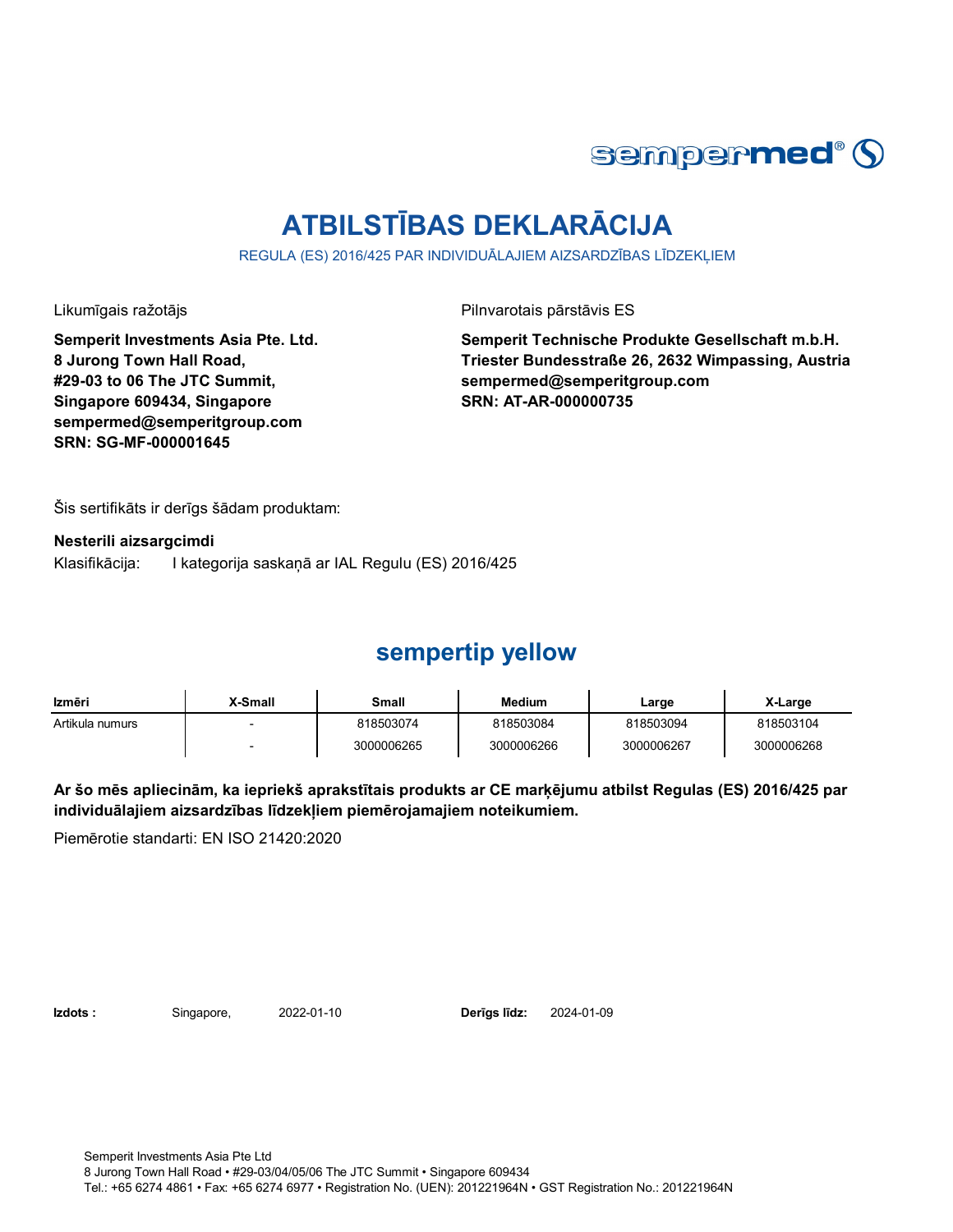

## **VASTAVUSDEKLARATSIOON**

ISIKUKAITSEVAHENDITE MÄÄRUS (EL) 2016/425

Tootja Volitatud esindaja EL-is

**Semperit Investments Asia Pte. Ltd. 8 Jurong Town Hall Road, #29-03 to 06 The JTC Summit, Singapore 609434, Singapore sempermed@semperitgroup.com SRN: SG-MF-000001645**

**Semperit Technische Produkte Gesellschaft m.b.H. Triester Bundesstraße 26, 2632 Wimpassing, Austria sempermed@semperitgroup.com SRN: AT-AR-000000735**

See sertifikaat kehtib järgmistele toodetele:

#### **Mittesteriilne kaitsekinnas**

Klassifikatsioon: I kategooria kooskõlas isikukaitsevahendite määrusega (EL) 2016/425

#### **sempertip yellow**

| Suurused     | X-Small | Small      | <b>Medium</b> | Large      | X-Large    |
|--------------|---------|------------|---------------|------------|------------|
| Tootenumbrid |         | 818503074  | 818503084     | 818503094  | 818503104  |
|              |         | 3000006265 | 3000006266    | 3000006267 | 3000006268 |

**Kinnitame oma ainuvastutusel, et eespool nimetatud CE-märgistusega tooted on kooskõlas isikukaitsevahendite määruse (EL) 2016/425 põhisätetega.**

Kohaldatud normid: EN ISO 21420:2020

**Välja andmise aeg :** Singapore, 2022-01-10

**Kehtivusaeg: 2024-01-09** 

Semperit Investments Asia Pte Ltd 8 Jurong Town Hall Road • #29-03/04/05/06 The JTC Summit • Singapore 609434 Tel.: +65 6274 4861 • Fax: +65 6274 6977 • Registration No. (UEN): 201221964N • GST Registration No.: 201221964N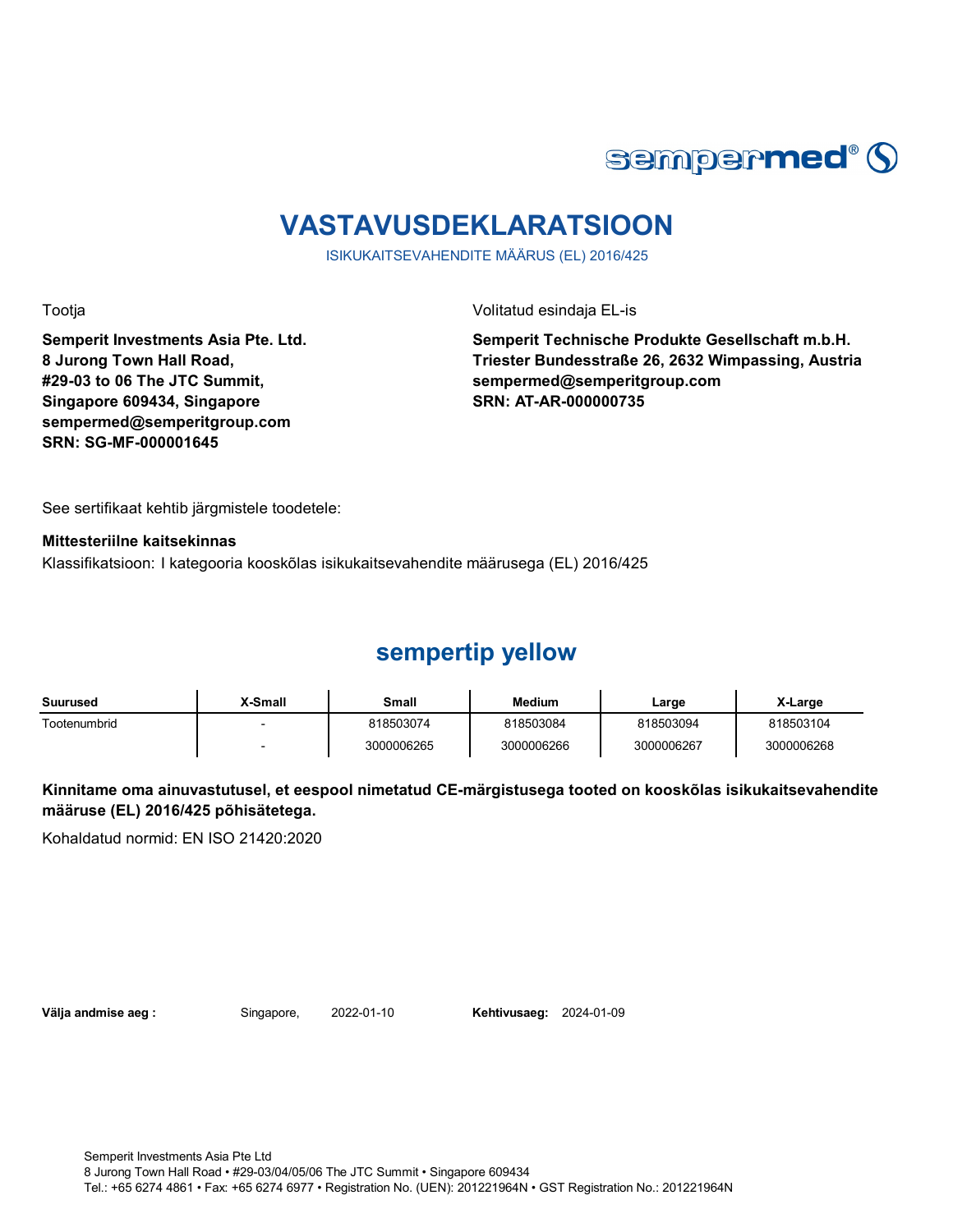

# **PROHLÁŠENÍ O SHODĚ**

NAŘÍZENÍ (EU) 2016/425 PRO OSOBNÍ OCHRANNÉ PROSTŘEDKY

Výrobce EU zplnomocněný zástupce

**Semperit Investments Asia Pte. Ltd. 8 Jurong Town Hall Road, #29-03 to 06 The JTC Summit, Singapore 609434, Singapore sempermed@semperitgroup.com SRN: SG-MF-000001645**

**Semperit Technische Produkte Gesellschaft m.b.H. Triester Bundesstraße 26, 2632 Wimpassing, Austria sempermed@semperitgroup.com SRN: AT-AR-000000735**

Tento certifikát je platný pro následující produkty:

**Nesterilní ochranná rukavice**

Klasifikace Kategorie I podle nařízení o OOP (EU) 2016/425

#### **sempertip yellow**

| Velikosti      | <b>X-Small</b> | Small      | Medium     | Large      | X-Large    |
|----------------|----------------|------------|------------|------------|------------|
| Číslo produktu |                | 818503074  | 818503084  | 818503094  | 818503104  |
|                |                | 3000006265 | 3000006266 | 3000006267 | 3000006268 |

**Tímto potvrzujeme s výlučnou odpovědností, že výše uvedené produkty označené jako CE souhlasí s příslušnými ustanoveními nařízení (EU) 2016/425 pro Osobní ochranné prostředky.**

Použité normy: EN ISO 21420:2020

Vystaveno dne: Singapore, 2022-01-10

Platné do: 2024-01-09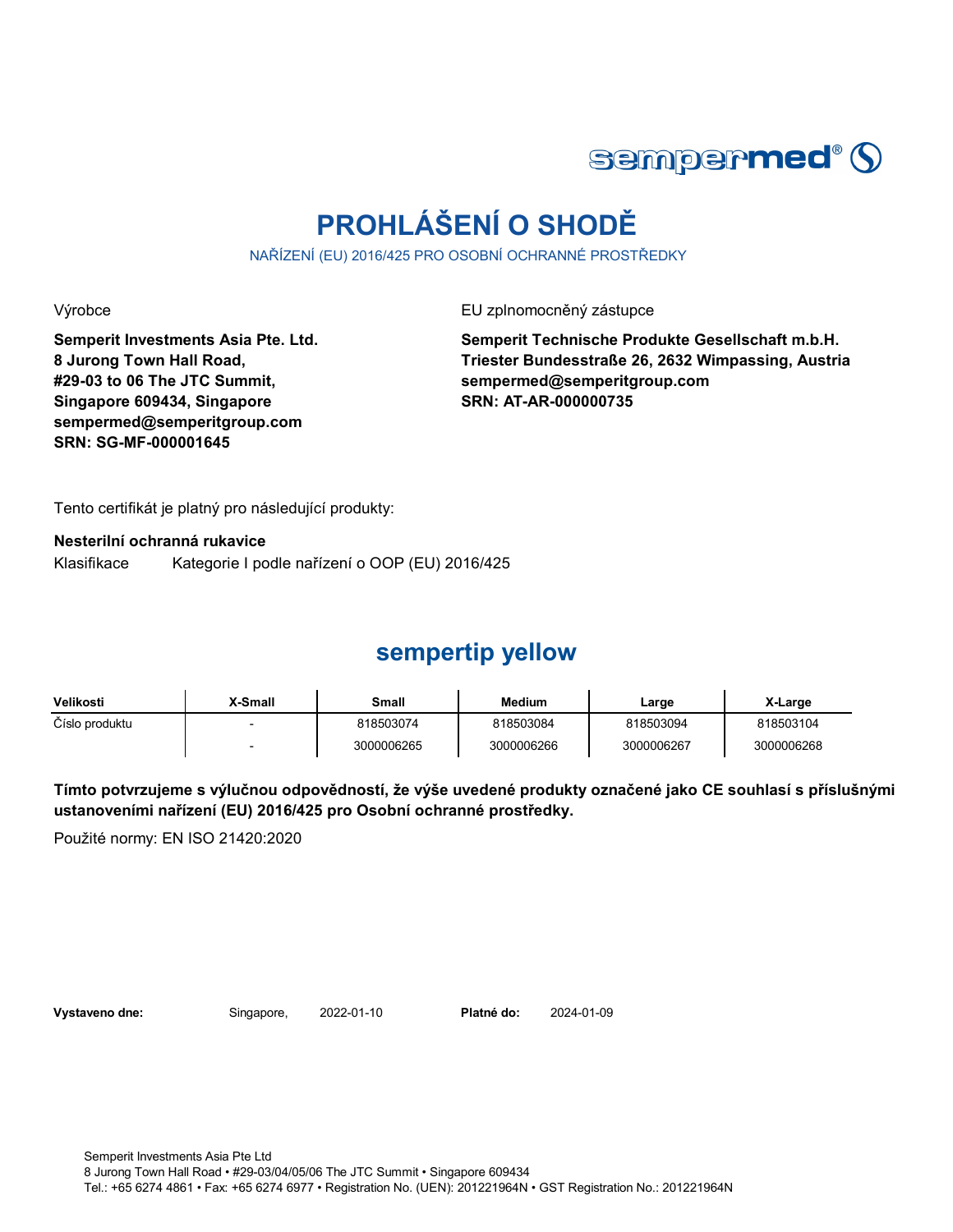

## **VYHLÁSENIE O ZHODE**

NARIADENIE (EÚ) 2016/425 O OSOBNÝCH OCHRANNÝCH PROSTRIEDKOCH

Výrobca **Splnomocnenec pre EÚ** 

**Semperit Investments Asia Pte. Ltd. 8 Jurong Town Hall Road, #29-03 to 06 The JTC Summit, Singapore 609434, Singapore sempermed@semperitgroup.com SRN: SG-MF-000001645**

**Semperit Technische Produkte Gesellschaft m.b.H. Triester Bundesstraße 26, 2632 Wimpassing, Austria sempermed@semperitgroup.com SRN: AT-AR-000000735**

Tento certifikát je platný pre nasledujúce body:

**Nesterilné ochranné rukavice**

Klasifikácia: Kategória I podľa Nariadenia o osobných ochranných pomôckach (EU) 2016/425

#### **sempertip yellow**

| Veľkosti      | <b>X-Small</b> | Small      | <b>Medium</b> | Large      | X-Large    |
|---------------|----------------|------------|---------------|------------|------------|
| Výrobné čísla |                | 818503074  | 818503084     | 818503094  | 818503104  |
|               |                | 3000006265 | 3000006266    | 3000006267 | 3000006268 |

**Týmto vo svojej výhradnej zodpovednosti potvrdzujeme, že výrobky označené symbolom CE sú v súlade so smerodajnými ustanoveniami Nariadenia (EÚ) 2016/425 o osobných ochranných prostriedkoch.**

Súvisiace normy: EN ISO 21420:2020

Vyhotovené dňa: Singapore, 2022-01-10 Platné do:

2024-01-09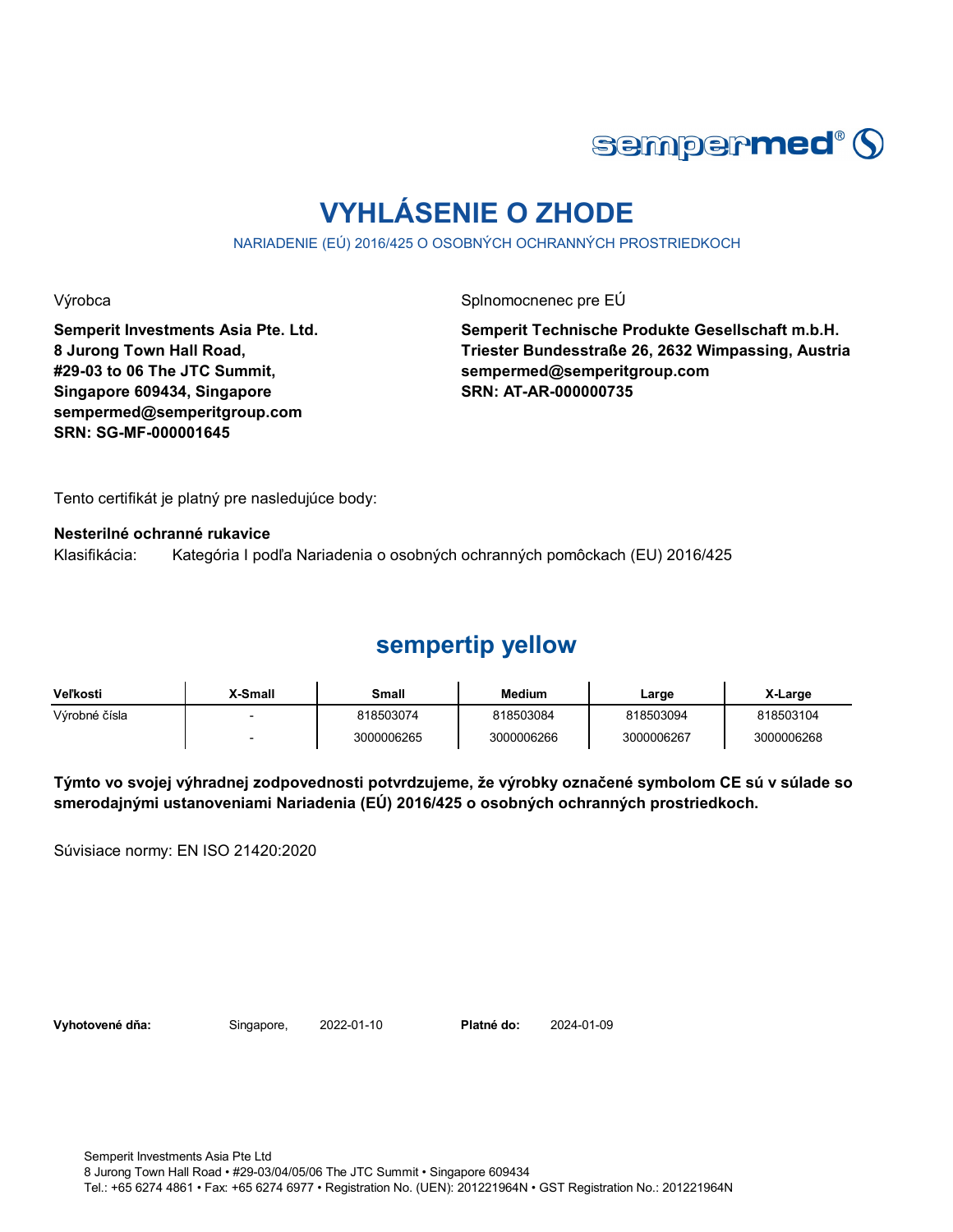

# **MEGFELELŐSÉGI NYILATKOZAT**

EGYÉNI VÉDŐESZKÖZÖKRŐL SZÓLÓ (EU) 2016/425 RENDELET

Gyártó EU-meghatalmazott

**Semperit Investments Asia Pte. Ltd. 8 Jurong Town Hall Road, #29-03 to 06 The JTC Summit, Singapore 609434, Singapore sempermed@semperitgroup.com SRN: SG-MF-000001645**

**Semperit Technische Produkte Gesellschaft m.b.H. Triester Bundesstraße 26, 2632 Wimpassing, Austria sempermed@semperitgroup.com SRN: AT-AR-000000735**

Ez a tanúsítvány a következő termékekre érvényes:

#### **Nem steril védőkesztyű**

Osztályozás: I. kategória az egyéni védőeszközökről szóló (EU) 2016/425 rendelet szerint

#### **sempertip yellow**

| Méretek    | <b>X-Small</b> | Small      | <b>Medium</b> | Large      | X-Large    |
|------------|----------------|------------|---------------|------------|------------|
| Cikkszámok |                | 818503074  | 818503084     | 818503094  | 818503104  |
|            |                | 3000006265 | 3000006266    | 3000006267 | 3000006268 |

**Ezennel kizárólagos felelősségünk mellett kijelentjük, hogy a fent említett CE jelzésű termékek megfelelnek az egyéni védőeszközökre irányuló 2016/425/EU rendelet vonatkozó előírásainak.**

Alkalmazott szabványok: EN ISO 21420:2020

**Kelt :** Singapore, 2022-01-10

**Érvényes:** 2024-01-09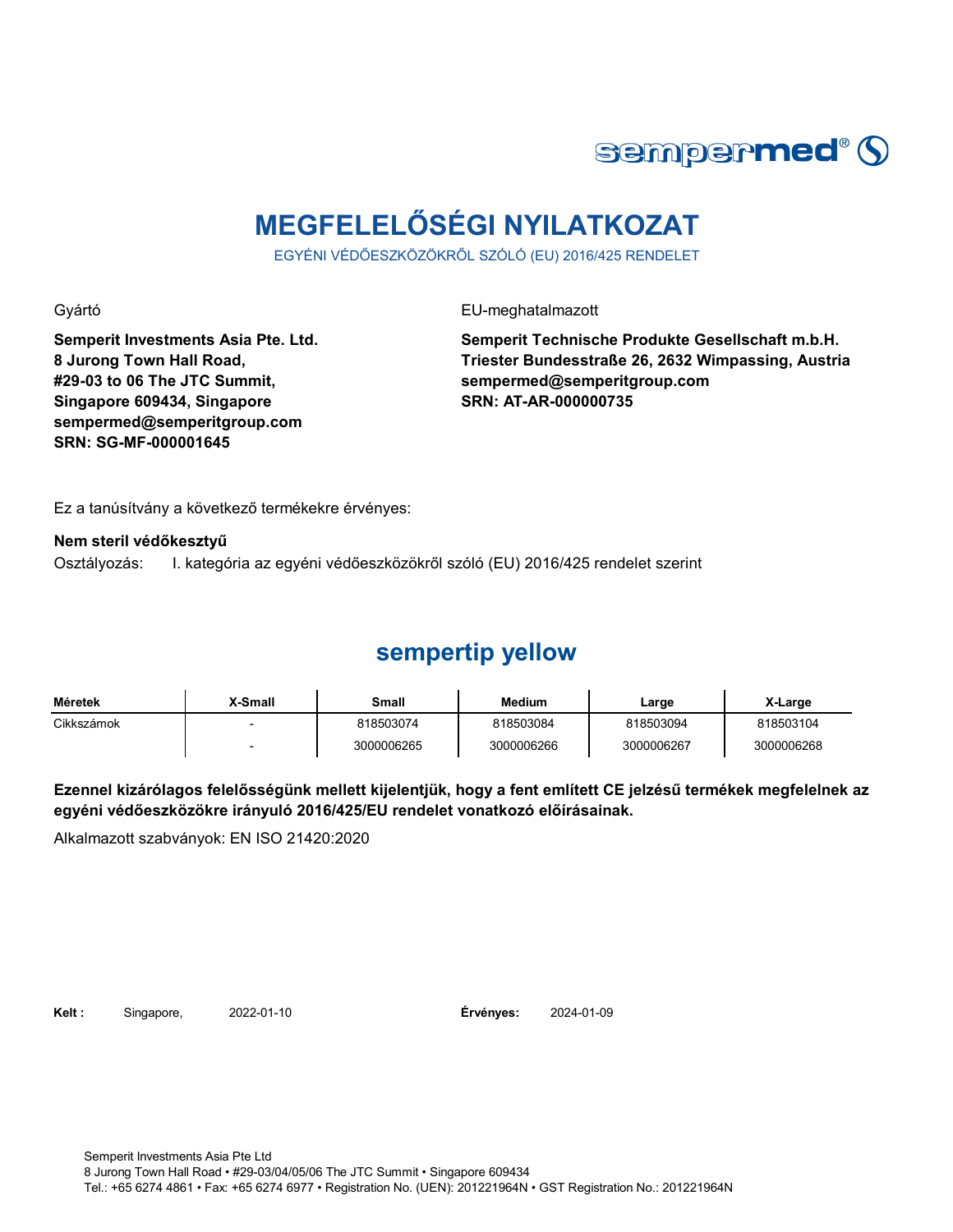

## **IZJAVA O SKLADNOSTI**

UREDBA (EU) 2016/425 ZA OSEBNO VAROVALNO OPREMO

Proizvajalec **Proizvajalec** Pooblaščen zastopnik EU

**Semperit Investments Asia Pte. Ltd. 8 Jurong Town Hall Road, #29-03 to 06 The JTC Summit, Singapore 609434, Singapore sempermed@semperitgroup.com SRN: SG-MF-000001645**

**Semperit Technische Produkte Gesellschaft m.b.H. Triester Bundesstraße 26, 2632 Wimpassing, Austria sempermed@semperitgroup.com SRN: AT-AR-000000735**

To potrdilo velja za naslednje izdelke:

**Nesterilne zaščitne rokavice** Klasifikacija: Kategorija I v skladu z Uredbo OVO (EU) 2016/425

### **sempertip yellow**

| Velikosti         | X-Small | Small      | <b>Medium</b> | Large      | X-Large    |
|-------------------|---------|------------|---------------|------------|------------|
| Stevilke izdelkov |         | 818503074  | 818503084     | 818503094  | 818503104  |
|                   |         | 3000006265 | 3000006266    | 3000006267 | 3000006268 |

**S to izključno odgovornostjo izjavljamo, da so zgoraj navedeni izdelki z oznako CE v skladu z bistvenimi zahtevami Uredbe (EU) 2016/425 za osebno varovalno opremo.**

Uporabljeni standardi: EN ISO 21420:2020

**Izdano dne:** Singapore, **Veljavno do:** 2022-01-10 2024-01-09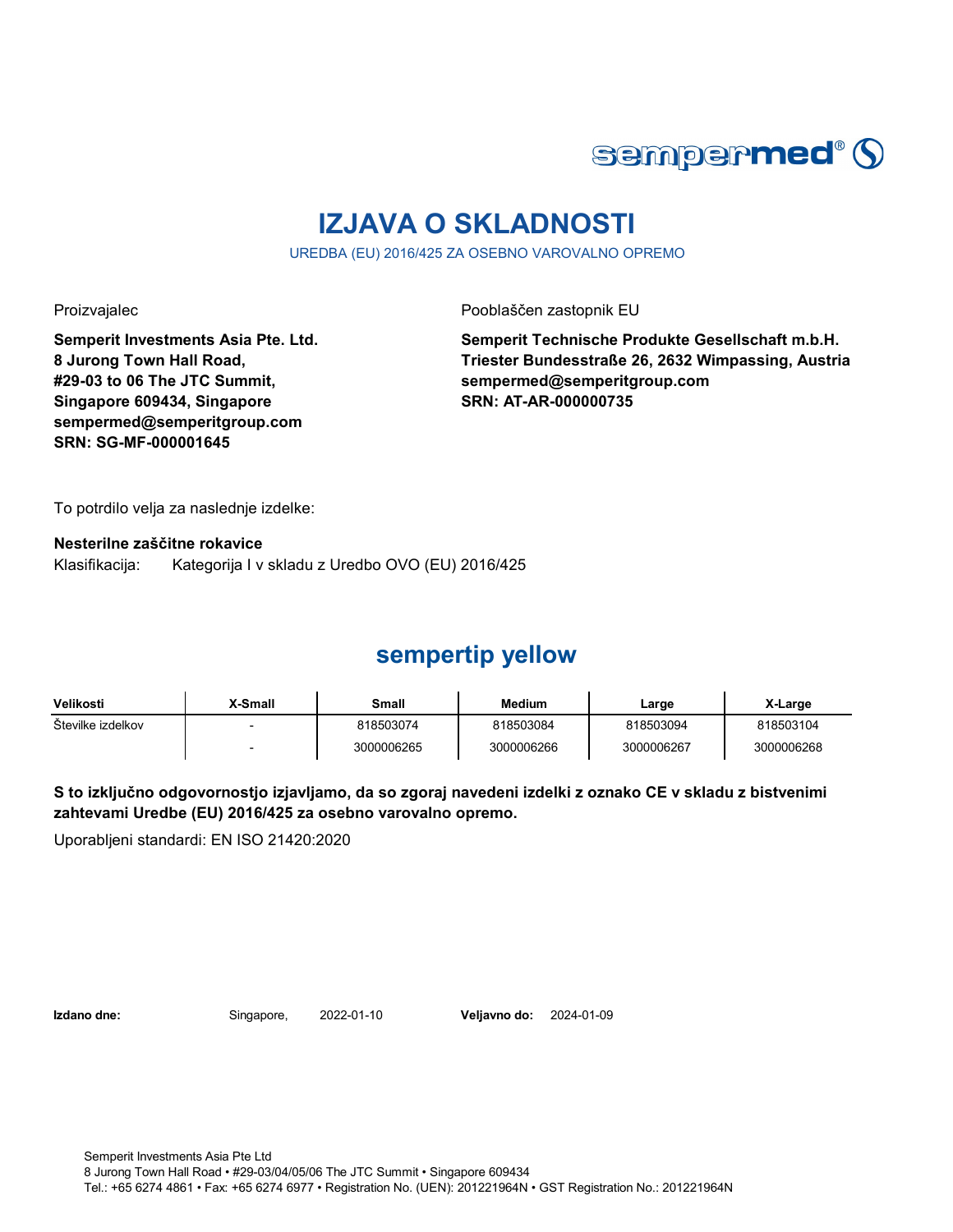

## **IZJAVA O SUKLADNOSTI**

UREDBA (EU) 2016/425 O OSOBNOJ ZAŠTITNOJ OPREMI

Proizvođač **Ovlašteni predstavnik u EU** 

**Semperit Investments Asia Pte. Ltd. 8 Jurong Town Hall Road, #29-03 to 06 The JTC Summit, Singapore 609434, Singapore sempermed@semperitgroup.com SRN: SG-MF-000001645**

**Semperit Technische Produkte Gesellschaft m.b.H. Triester Bundesstraße 26, 2632 Wimpassing, Austria sempermed@semperitgroup.com SRN: AT-AR-000000735**

Ovaj certifikat vrijedi za sljedeće proizvode:

#### **Nesterilne zaštitne rukavice**

Klasifikacija: Kategorija I. prema Uredbi o osobnoj zaštitnoj opremi (EU) 2016/425

#### **sempertip yellow**

| Veličine    | X-Small | Small      | <b>Medium</b> | Large      | X-Large    |
|-------------|---------|------------|---------------|------------|------------|
| Br. artikla |         | 818503074  | 818503084     | 818503094  | 818503104  |
|             |         | 3000006265 | 3000006266    | 3000006267 | 3000006268 |

**Ovim putem izjavljujemo pod punom odgovornošću da su prethodno navedeni proizvodi s CE oznakom sukladni s mjerodavnim odredbama Uredbe (EU) 2016/425 o osobnoj zaštitnoj opremi.**

Primijenjene norme: EN ISO 21420:2020

**Izdano dana:** Singapore, 2022-01-10

**Vrijedi do:** 2024-01-09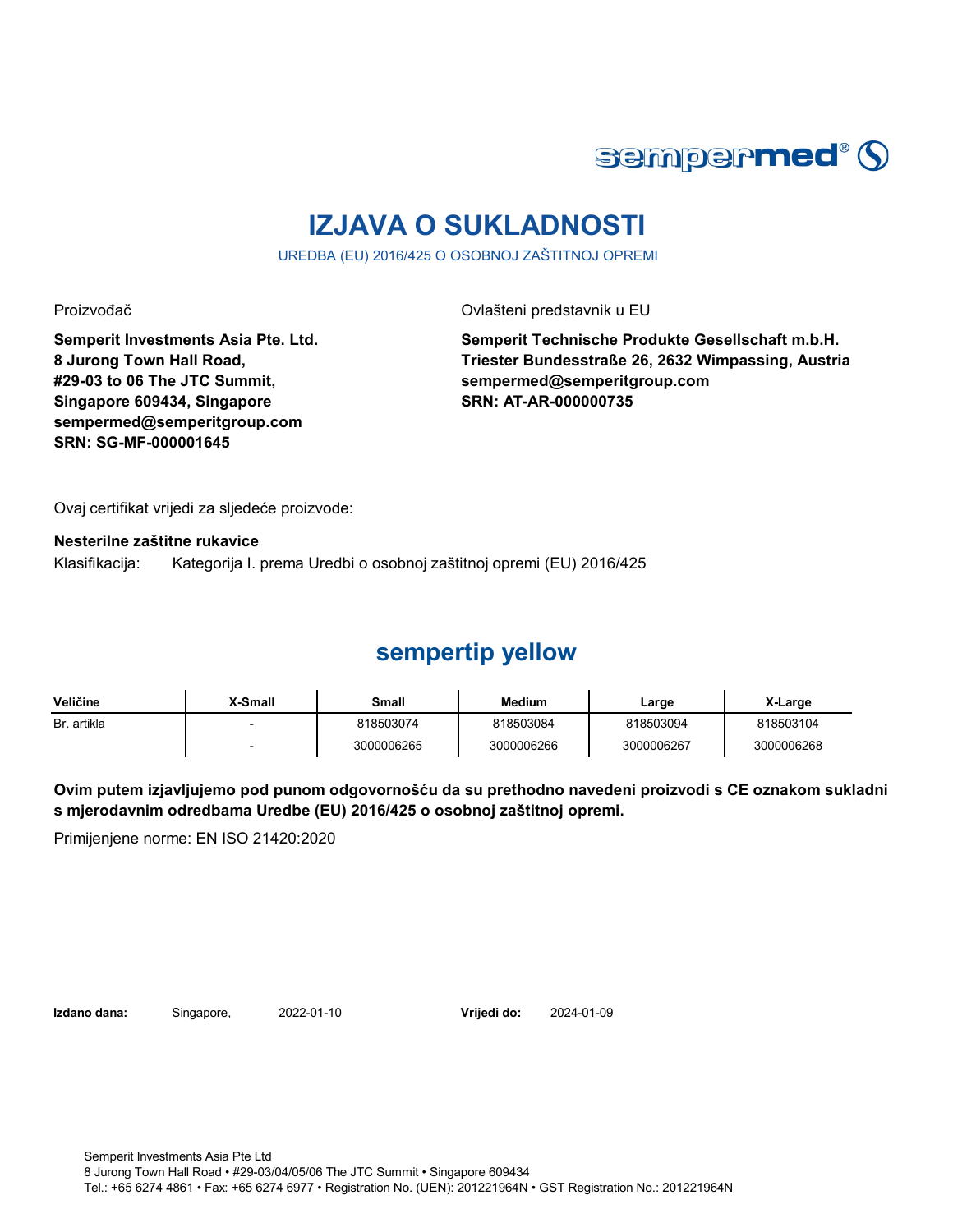

## **DEKLARACJA ZGODNOŚCI**

ROZPORZĄDZENIE W SPRAWIE ŚRODKÓW OCHRONY INDYWIDUALNEJ (UE) 2016/425

**Semperit Investments Asia Pte. Ltd. 8 Jurong Town Hall Road, #29-03 to 06 The JTC Summit, Singapore 609434, Singapore sempermed@semperitgroup.com SRN: SG-MF-000001645**

Producent **Autoryzowany przedstawiciel w UE** 

**Semperit Technische Produkte Gesellschaft m.b.H. Triester Bundesstraße 26, 2632 Wimpassing, Austria sempermed@semperitgroup.com SRN: AT-AR-000000735**

Niniejszy certyfikat obowiązuje w odniesieniu do następującego produktu:

**Niesterylne rękawice ochronne**

Klasyfikacja: Kategoria I zgodnie z rozporządzeniem (UE) 2016/425 w sprawie środków ochrony indywidualnej

#### **sempertip yellow**

| Rozmiary         | <b>X-Small</b> | Small      | <b>Medium</b> | ∟arge      | X-Large    |
|------------------|----------------|------------|---------------|------------|------------|
| Numery artykułów |                | 818503074  | 818503084     | 818503094  | 818503104  |
|                  |                | 3000006265 | 3000006266    | 3000006267 | 3000006268 |

**Na własną odpowiedzialność oświadczamy niniejszym, że opisany powyżej produkt z oznakowaniem CE jest zgodny z obowiązującymi przepisami rozporządzenia (UE) 2016/425 w sprawie środków ochrony indywidualnej.**

Zastosowane normy: EN ISO 21420:2020

Data wydania: Singapore, 2022-01-10

Data ważności: 2024-01-09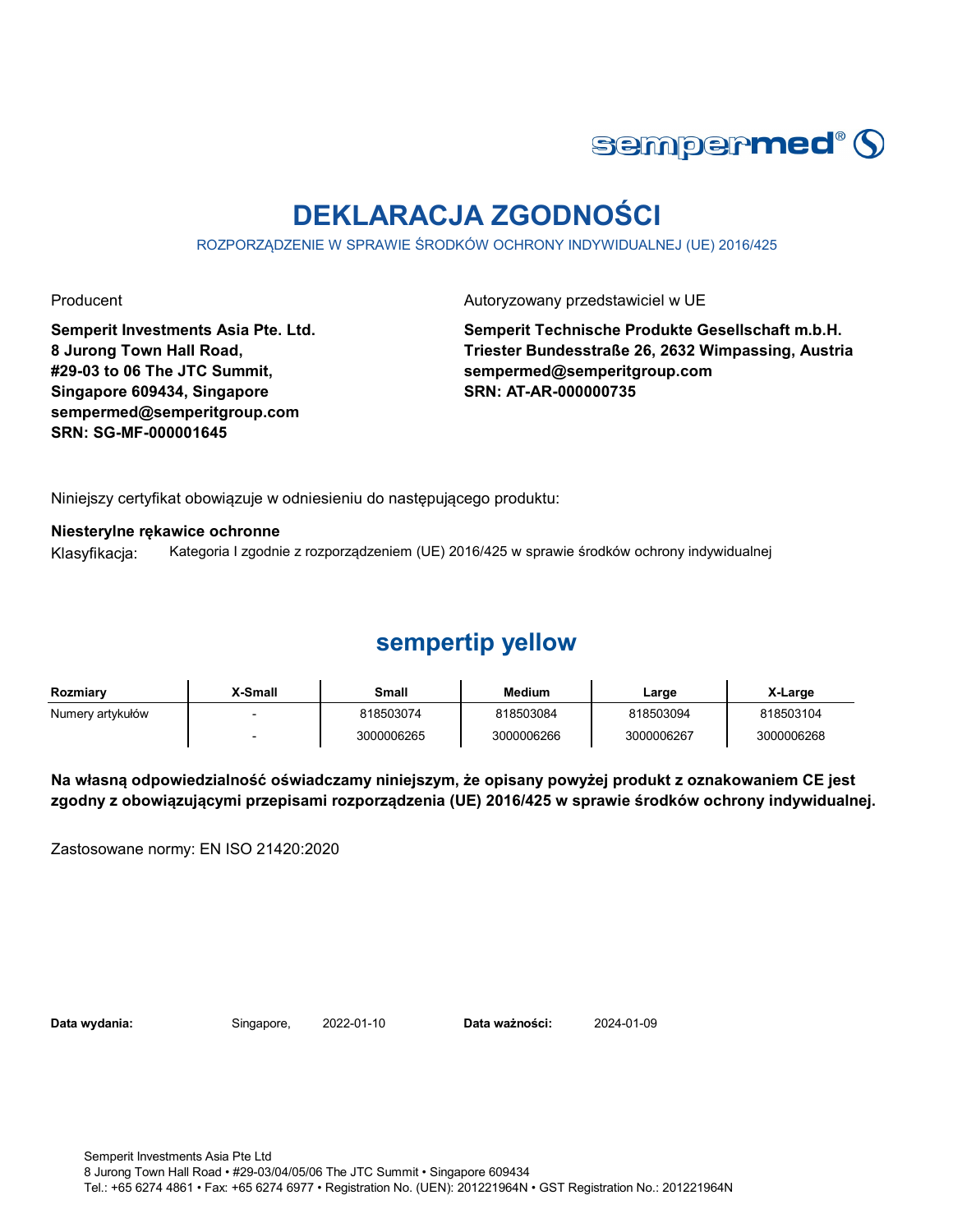

## **DECLARAȚIE DE CONFORMITATE**

REGULAMENTULUI (EU) 2016/425 PENTRU ECHIPAMENTUL PERSONAL DE PROTECȚIE

Producător **Producător** Persoană împuternicită EU

**Semperit Investments Asia Pte. Ltd. 8 Jurong Town Hall Road, #29-03 to 06 The JTC Summit, Singapore 609434, Singapore sempermed@semperitgroup.com SRN: SG-MF-000001645**

**Semperit Technische Produkte Gesellschaft m.b.H. Triester Bundesstraße 26, 2632 Wimpassing, Austria sempermed@semperitgroup.com SRN: AT-AR-000000735**

Acest certificat este valabil pentru următoarele produse:

**Mânușă de protecție nesterilă**

clasificare: Categoria I conform ordonanței EPP (EU) 2016/425

#### **sempertip yellow**

| mărimi               | X-Small | Small      | <b>Medium</b> | Large      | X-Large    |
|----------------------|---------|------------|---------------|------------|------------|
| Numerele de articole |         | 818503074  | 818503084     | 818503094  | 818503104  |
|                      |         | 3000006265 | 3000006266    | 3000006267 | 3000006268 |

**Prin prezenta confirmăm preluând toată responsabilitatea că produsele marcate CE indicate mai sus corespund cerințelor de bază (EU) 2016/425 pentru echipamente personale de protecție.**

Normele aplicate: EN ISO 21420:2020

**Eliberat la data de:** Singapore, 2022-01-10

Valabil până în: 2024-01-09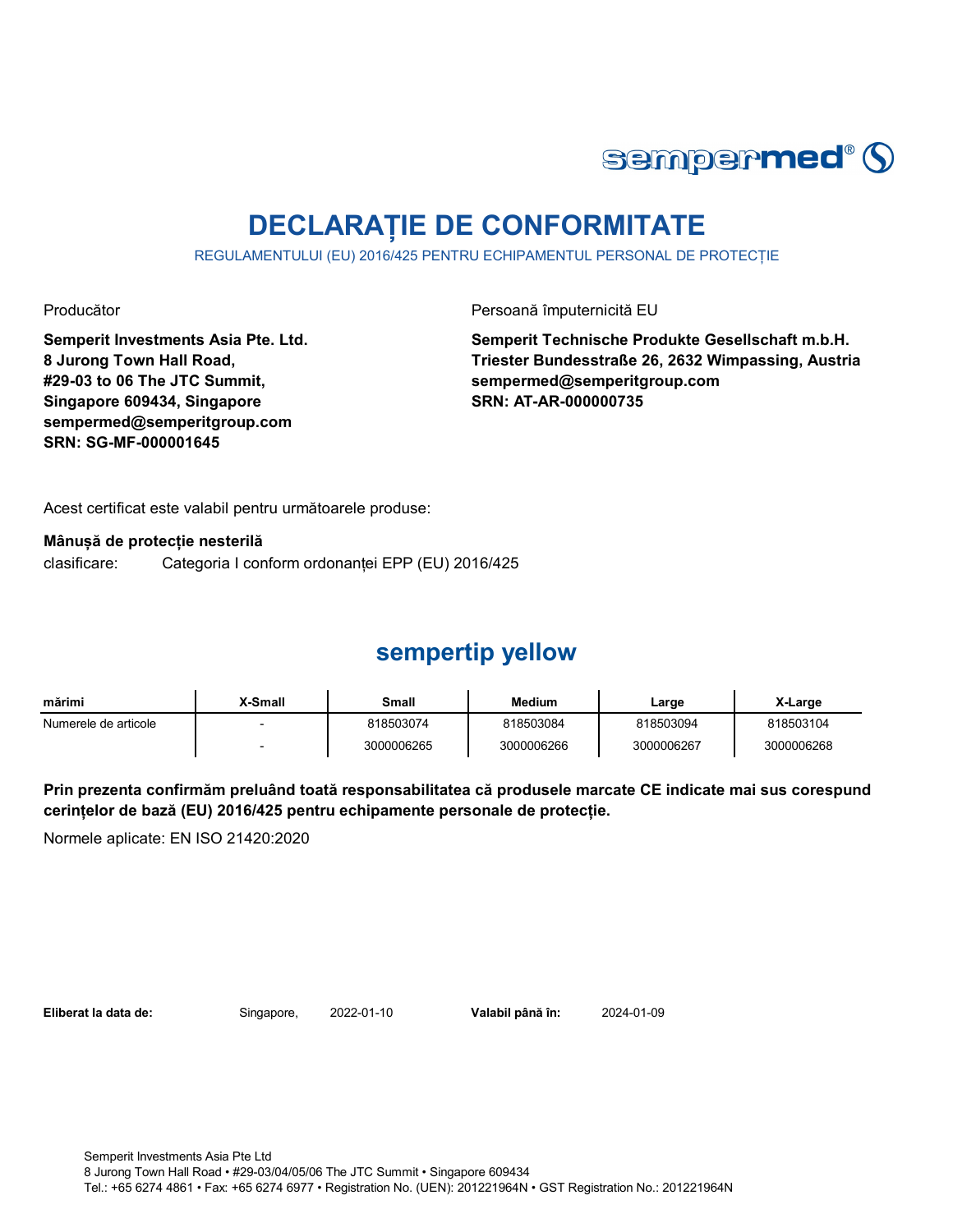

## **ΔΗΛΩΣΗ ΣΥΜΜΟΡΦΩΣΗΣ**

ΚΑΝΟΝΙΣΜΟΣ (ΕΕ) 2016/425 ΠΕΡΙ ΜΕΣΩΝ ΑΤΟΜΙΚΗΣ ΠΡΟΣΤΑΣΙΑΣ

Κατασκευαστής Γεριοδοτημένος αντιπρόσωπος στην ΕΕ

**Semperit Investments Asia Pte. Ltd. 8 Jurong Town Hall Road, #29-03 to 06 The JTC Summit, Singapore 609434, Singapore sempermed@semperitgroup.com SRN: SG-MF-000001645**

**Semperit Technische Produkte Gesellschaft m.b.H. Triester Bundesstraße 26, 2632 Wimpassing, Austria sempermed@semperitgroup.com SRN: AT-AR-000000735**

Το παρόν πιστοποιητικό ισχύει για τα ακόλουθα προϊόντα:

#### **Μη αποστειρωμένο προστατευτικό γάντι**

Ταξινόμηση: Κατηγορία I σύμφωνα με τον Κανονισμό (ΕΕ) 2016/425 περί ΜΑΠ

#### **sempertip yellow**

| Μενέθη            | X-Small | Small      | Medium     | Large      | X-Large    |
|-------------------|---------|------------|------------|------------|------------|
| Αριθμοί προϊόντος |         | 818503074  | 818503084  | 818503094  | 818503104  |
|                   |         | 3000006265 | 3000006266 | 3000006267 | 3000006268 |

**Δια του παρόντος βεβαιώνουμε υπεύθυνα ότι τα ανωτέρω προϊόντα με σήμανση CE ικανοποιούν τις εφαρμοστέες διατάξεις του Κανονισμού (ΕΕ) 2016/425 περί μέσων ατομικής προστασίας.**

Εφαρμοζόμενα πρότυπα: EN ISO 21420:2020

**Εκδόθηκε:** Singapore, 2022-01-10

Ισχύει έως: 2024-01-09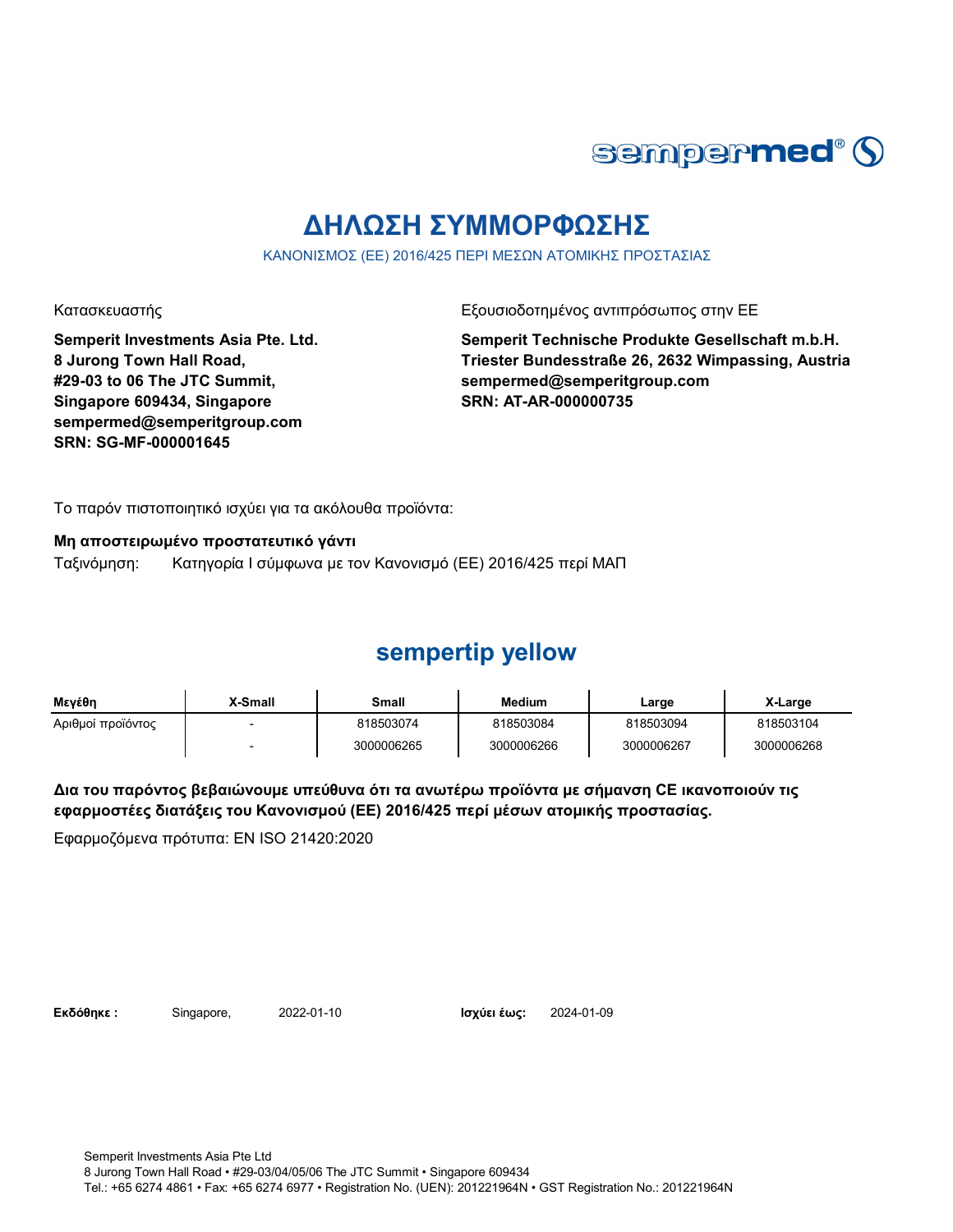

## **ДЕКЛАРАЦИЯ ЗА СЪВМЕСТИМОСТ НА**

РЕГЛАМЕНТ (EU) 2016/425 ЗА ЛИЧНИТЕ ПРЕДПАЗНИ СРЕДСТВА

**Semperit Investments Asia Pte. Ltd. 8 Jurong Town Hall Road, #29-03 to 06 The JTC Summit, Singapore 609434, Singapore sempermed@semperitgroup.com SRN: SG-MF-000001645**

Производител Упълномощен представител в ЕС

**Semperit Technische Produkte Gesellschaft m.b.H. Triester Bundesstraße 26, 2632 Wimpassing, Austria sempermed@semperitgroup.com SRN: AT-AR-000000735**

Настоящият сертификат важи за следните продукти:

**Нестерилна предпазна ръкавица** Класификация: Категория I съгл. Регламент за ЛПС (EU) 2016/425

#### **sempertip yellow**

| Размери              | X-Small | Small      | Medium     | Large      | X-Large    |
|----------------------|---------|------------|------------|------------|------------|
| Номера на артикулите |         | 818503074  | 818503084  | 818503094  | 818503104  |
|                      |         | 3000006265 | 3000006266 | 3000006267 | 3000006268 |

**С настоящето потвърждаваме при самостоятелна отговорност, че горепосочените продукти с маркировка СЕ съответстват на съществените разпоредби на Регламент (EU) 2016/425 за личните предпазни средства.**

Приложими норми: EN ISO 21420:2020

**Издадено на:** Singapore, 2022-01-10

Важи до: 2024-01-09